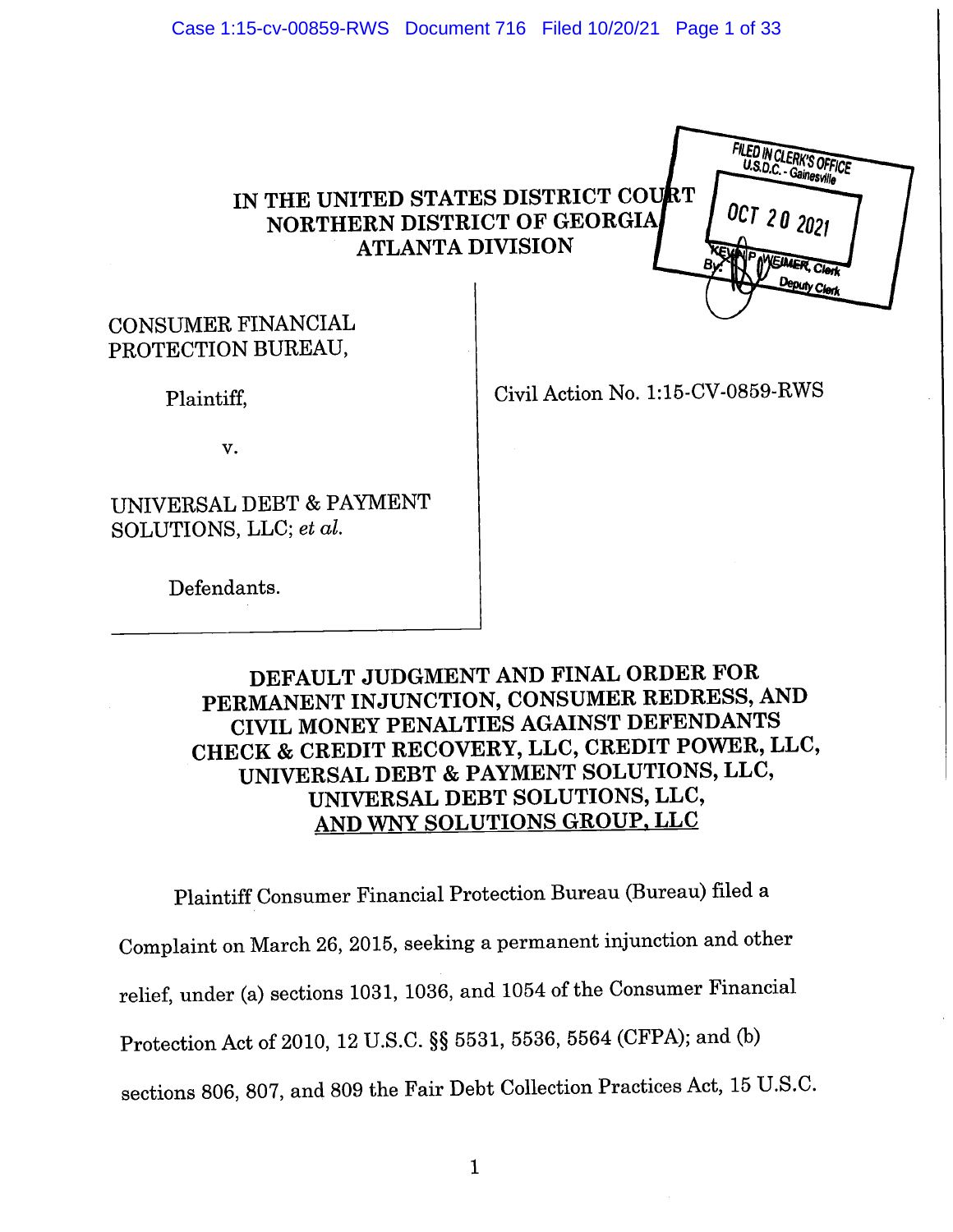### §§ 1692-1692p (FDCPA).

The Bureau's Complaint and summons was served on the abovereferenced Defendants (collectively, Defaulted Defendants) on or about March 31, 2015. ECF No. 20. The Defaulted Defendants other than Universal Debt & Payment Solutions, LLC did not file either an answer or a motion to dismiss the Complaint within 21 days of service of the Complaint. Universal Debt & Payment Solutions, LLC filed an answer but after its counsel withdrew, it failed to retain new counsel. Accordingly, the Clerk entered default against the Defaulted Defendants pursuant to Federal Rule of Civil Procedure 55(a). ECF Docket Entry dated 09/02/2015 (Clerk's Entry of Default as to Check & Credit Recovery, LLC, Credit Power, LLC, Universal Debt Solutions, LLC, WNY Solutions Group, LLC) (text modified by Clerk on 9/8/2015); ECF No. 199 (Order ruling Universal Debt & Payment Solutions, LLC to be in default); ECF No. 200 (Clerk's Default Judgment Order) (both entered 11/24/15).

On February 20, 2020, the Court appointed a Receiver over the Assets of the Defaulted Defendants and certain other entities.

The Bureau now moves this Court for entry of a judgment by default and determination of remedies pursuant to Federal Rule of Civil Procedure 55(b)(2), against the Defaulted Defendants. The Court, having considered

 $\overline{2}$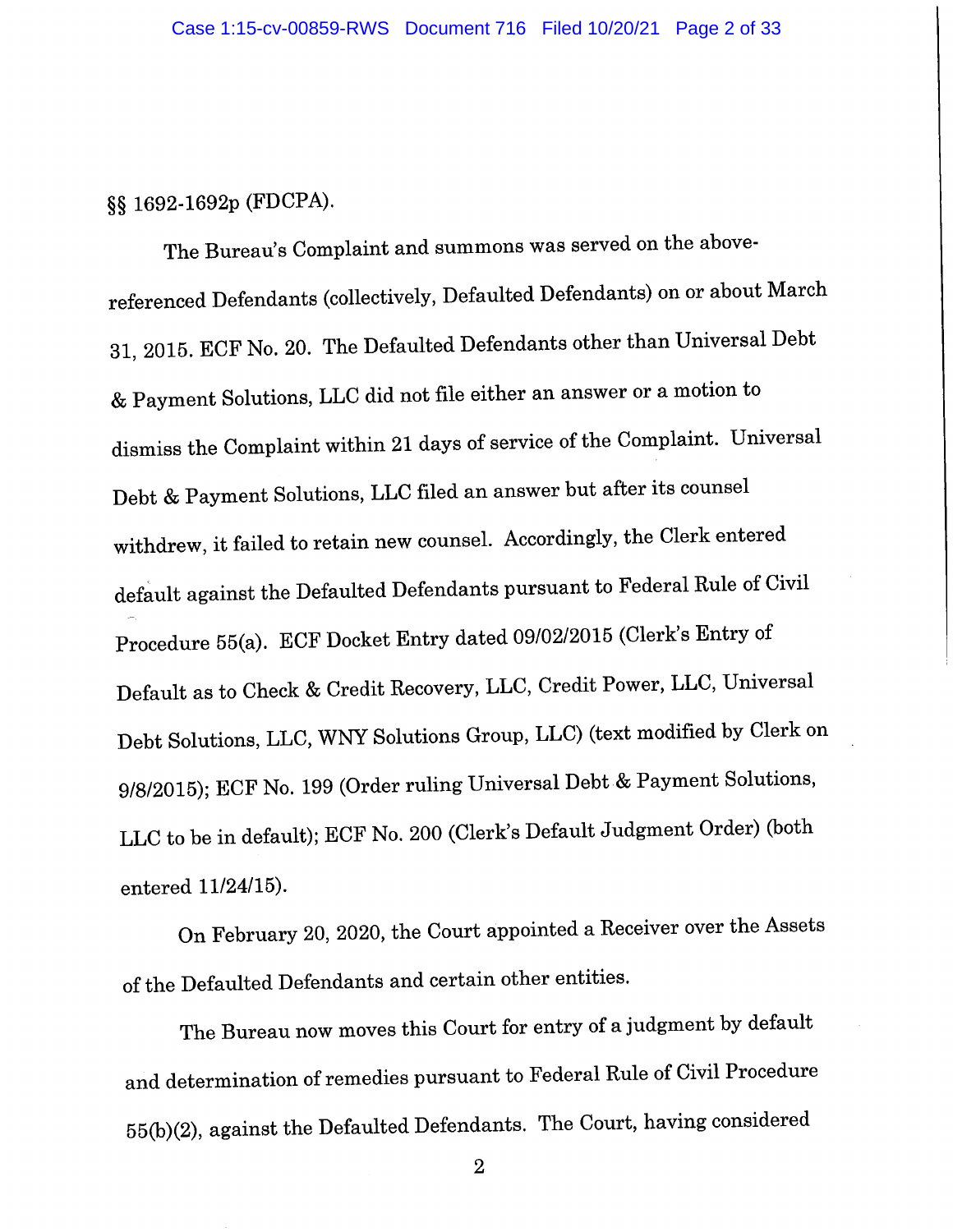the memoranda and exhibits filed in support of said motion, its order granting summary judgment to the Bureau as to certain Defendants (ECF No. 576), and all other pleadings and filings in this action, GRANTS the Bureau's Motion and HEREBY ORDERS, ADJUDGES, AND DECREES as follows:

#### **FINDINGS**

This is an action by the Bureau instituted under (a) sections 1. 1031, 1036, and 1054 of the Consumer Financial Protection Act of 2010, 12 U.S.C. §§ 5531, 5536, 5564 (CFPA); and (b) sections 806, 807, and 809 the Fair Debt Collection Practices Act, 15 U.S.C. §§ 1692-1692p (FDCPA). The Complaint seeks both permanent injunctive relief, consumer redress, and civil money penalties for the Defendants' violations of the CFPA and FDCPA.

This Court has subject-matter jurisdiction over this action  $2.$ because it is brought under federal consumer financial law, 12 U.S.C. § 5565(a)(1), presents a federal question, 28 U.S.C. § 1331, and is brought by an agency of the United States, 28 U.S.C. § 1345.

Venue is proper in this District because defendants do business 3. in this District and the events or omissions giving rise to this complaint substantially took place in this District. 28 U.S.C. § 1391(b) and 12 U.S.C. §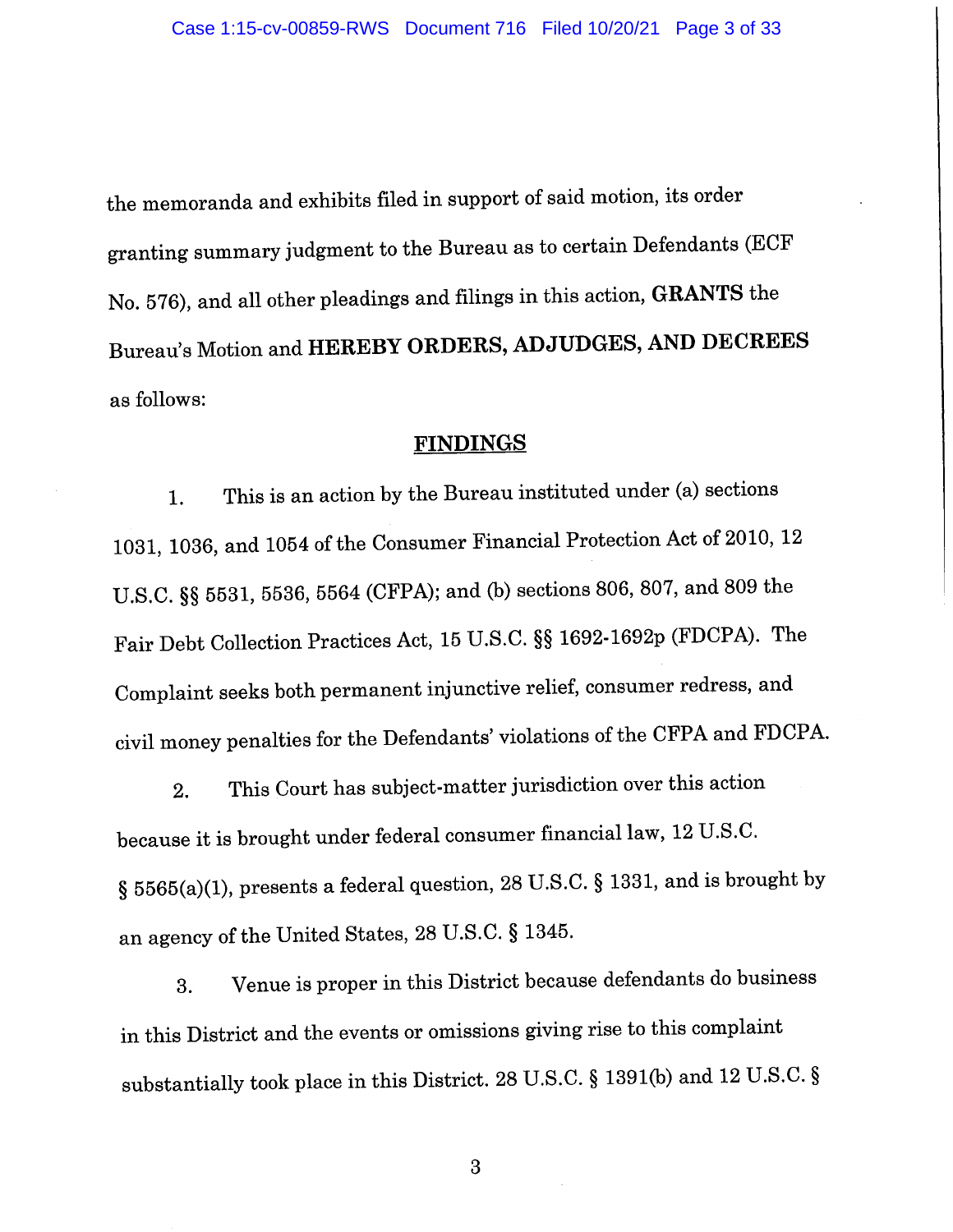5564(f).

The Bureau has the authority under the CFPA and FDCPA to 4. seek the relief it has requested. 12 U.S.C. § 5491(a); 12 U.S.C. 5565; 12 U.S.C. §§ 5564(a), (b); 15 U.S.C. § 1692l(b)(6).

The Complaint states claims upon which relief can be granted. 5.

The Defaulted Defendants were each properly served with a 6. Summons and the Complaint.

The Defaulted Defendants failed to answer the Complaint or to 7. defend the action. The clerk of the Court has entered default against each of them.

Because of their defaults, the Defaulted Defendants are each 8. deemed to have admitted the well-pleaded facts of the Complaint, and the allegations are taken as true. Fed. R. Civ. P. 8.

Entry of this Order is in the public interest. 9.

# Violations of the CFPA and the FDCPA

The Defaulted Defendants are "covered persons" under the 10. CFPA. 12 U.S.C. § 5481(6).

The Defaulted Defendants are "debt collectors" collecting "debts," 11. as those terms are defined by the FDCPA, 15 U.S.C. §§ 1692a(6) & (5).

The Defaulted Defendants and WNY Account Solutions, LLC 12.

 $\overline{\mathbf{4}}$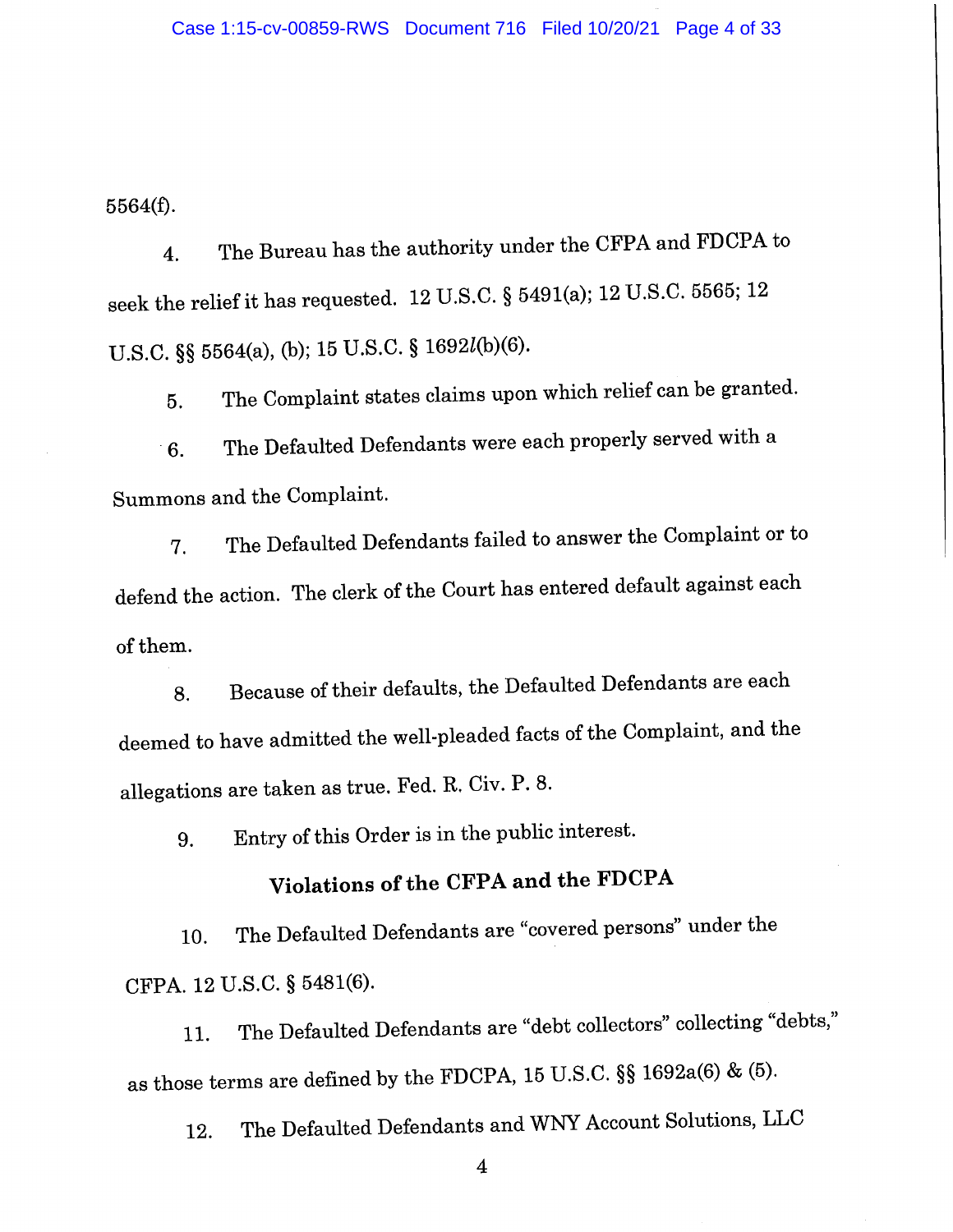(collectively, the "LLC Defendants") operated as a common enterprise under the criteria set forth in FTC v. WV Universal Mgmt. LLC, 877 F.3d 1234, 1240 (11th Cir. 2017) and FTC v. Nat'l Urological Grp., Inc., 645 F. Supp. 2d 1167, 1182 (N.D. Ga. 2008), aff'd, 356 F. Appx 358 (11th Cir. 2009). The LLC Defendants shared officers and office space, operated under the common control of the individual Defendants, shared employees, transferred and commingled money at will between their bank accounts, and paid each others' expenses. Each LLC Defendant played a role in the debt collection business and none could have operated it independently.

Each of the Defaulted Defendants is jointly and severally liable 13. for the acts and practices alleged in the Complaint.

As alleged in Count V of the Complaint, the Defaulted 14. Defendants used false and misleading representations to collect debts, including representations that: consumers owed debts that in fact they did not owe or that the Defaulted Defendants had no authority to collect; the Defaulted Defendant's debt collectors were "litigators"; consumers were liable for bank or check fraud; the Defaulted Defendants had filed, or intended to file legal actions against consumers; and the Defaulted Defendants would have consumers arrested. These false and misleading representations were likely to mislead consumers acting reasonably under the circumstances.

 $\overline{5}$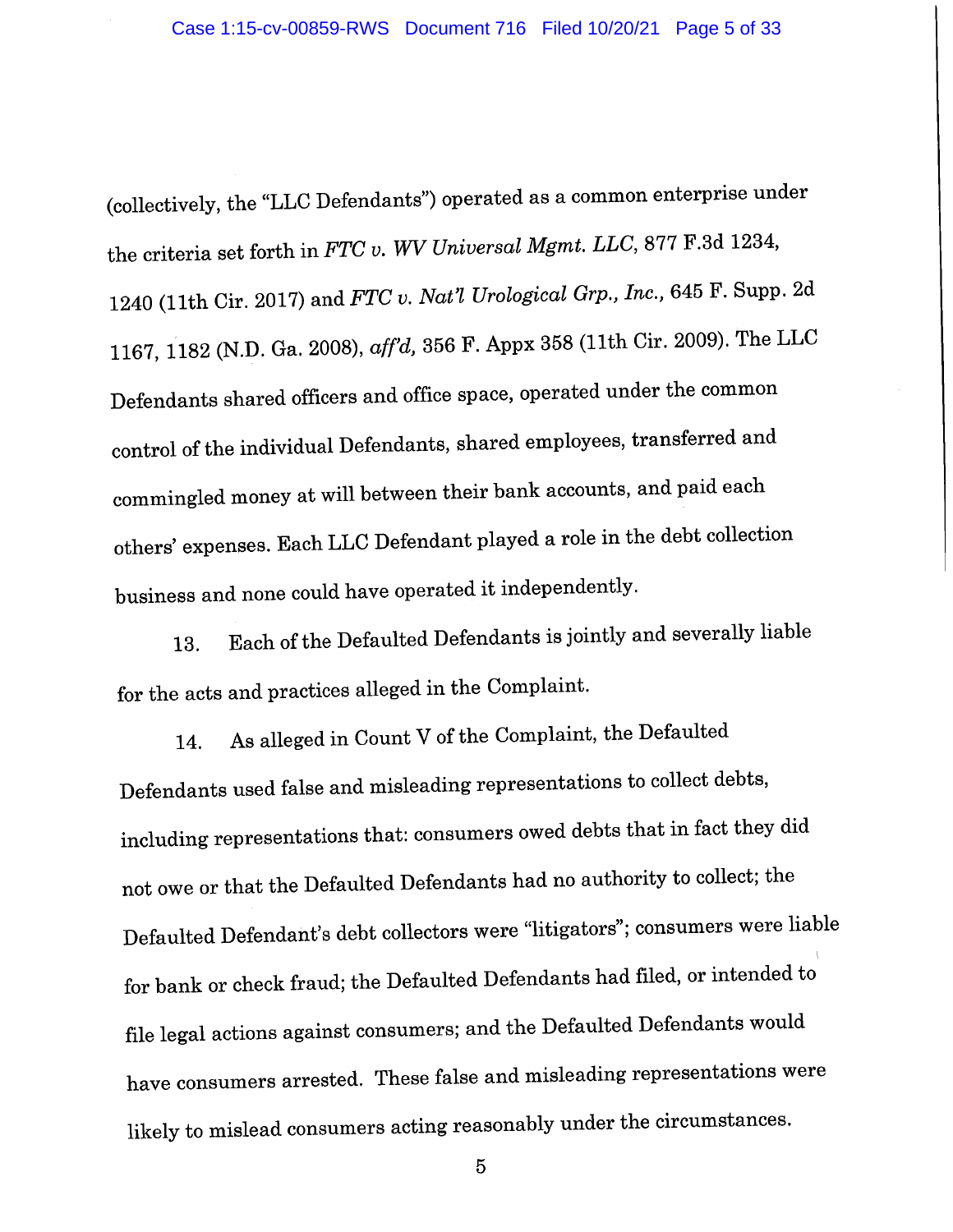Therefore, the Defaulted Defendants' acts and practices were deceptive in violation of the CFPA, 12 U.S.C. §§ 5531(a), 5536.

As alleged in the Complaint's Count VI, the Defaulted 15. Defendants' practices described above were also unfair, in violation of the CFPA, 12 U.S.C. §§ 5531(a), 5536. The Defaulted Defendants' practices caused substantial injury to consumers which was not reasonably avoidable by consumers, and such substantial injury was not outweighed by countervailing benefits to consumers or to competition. 12 U.S.C. § 5531(c)(1).

As alleged in Counts I, II, and III of the Complaint, in making 16. the above representations, the Defaulted Defendants also: (a) falsely represented or implied that nonpayment of a debt would result in the arrest or imprisonment of a person, in violation of section 807(4) of the FDCPA, 15 U.S.C. § 1592e(4); and b) threatened to take actions that Defendant did not intend to take, such as filing a lawsuit in violation of section 807(5) of the FDCPA, 15 U.S.C. § 1692e(5). In addition, the Defaulted Defendants failed to send a written notice validating the amount of the debt and the creditor and supplying certain other information required by the FDCPA, in violation of section 809 of the FDCPA, 15 U.S.C. § 1692g.

Section 1036(a)(1)(A) of the CFPA provides that it is "unlawful 17. for any covered person to offer or provide to a consumer any financial product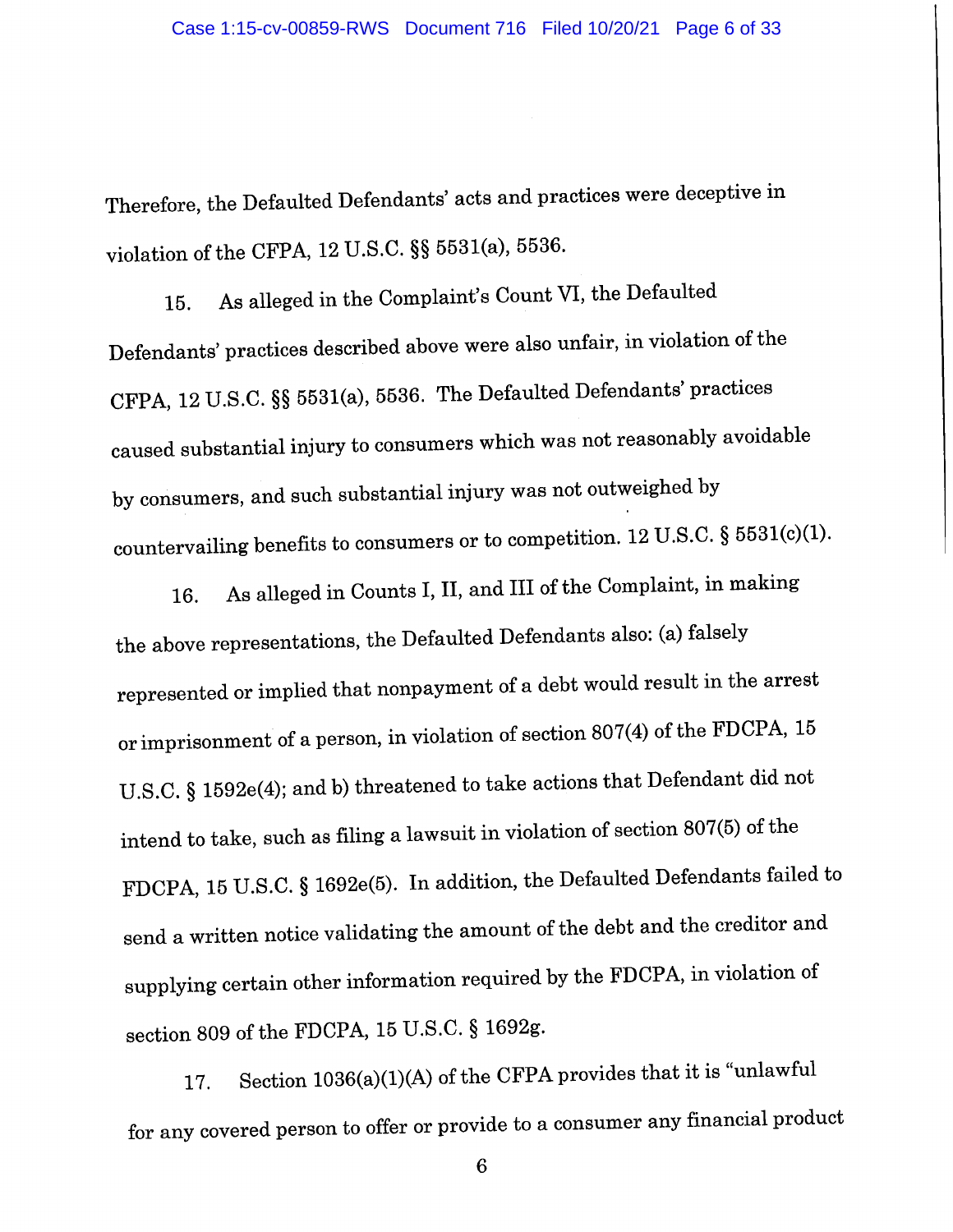or service not in conformity with Federal consumer financial law, or otherwise commit any act or omission in violation of a Federal consumer financial law." 12 U.S.C. § 5536(a)(1)(A). The FDCPA is a Federal consumer financial law. 12 U.S.C. § 5481(12)(H), (14). The Defaulted Defendants' violations of the FDCPA constitute violations of section 1036(a)(1)(A) of the CFPA, 12 U.S.C. § 5536(a)(1)(A).

Given the Complaint's well-pleaded allegations, the Court's 18. finding and conclusions in its order granting summary judgment to the Bureau (ECF No. 576), and the Defaulted Defendants' failure to answer or defend in this action, the Court enters a default judgment against the Defaulted Defendants for their violations of sections 1031, 1036, and 1054 of the CFPA, 12 U.S.C. §§ 5531, 5536, 5564; and sections 806, 807, and 809 of the FDCPA, 15 U.S.C. §§ 1692-1692p.

### Remedies

The CFPA empowers this Court to order grant any appropriate 19. legal or equitable relief with respect to a violation of Federal consumer financial law, including refund of moneys, restitution, payment of damages or other monetary relief, injunctive relief, and civil money penalties. 12 U.S.C. § 5565.

Absent a permanent injunction, there is a reasonable 20.

 $\overline{7}$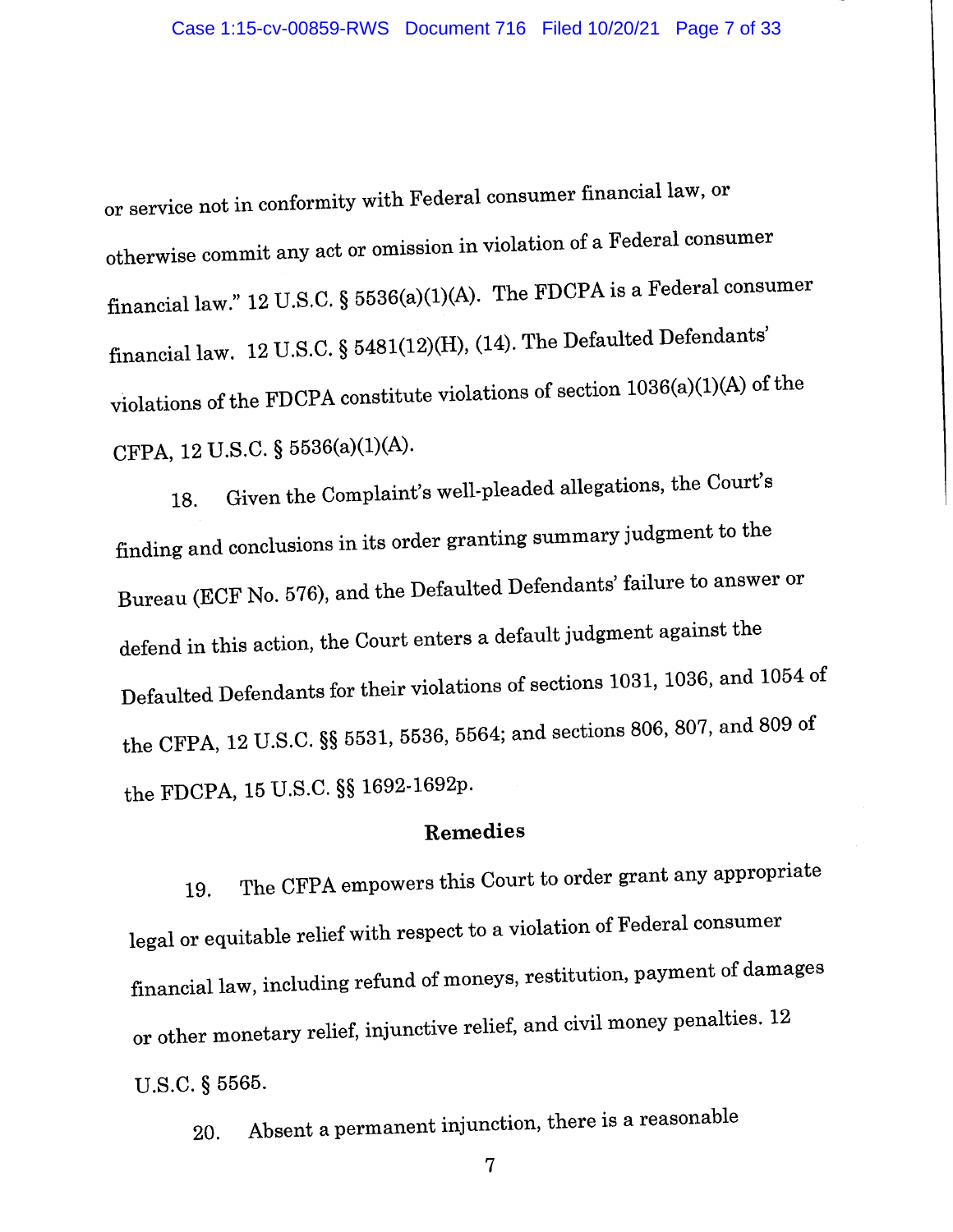likelihood that the Defaulted Defendants will continue to engage in the unlawful conduct alleged in the Complaint or similar misconduct. The Defaulted Defendants' unlawful conduct as alleged in the Complaint justifies permanent injunctive relief.

The Bureau established through competent evidence that the 21. financial harm to consumers from Defendants' violations was at least \$5,261,484.00 which is the amount paid to the LLC Defendants by consumers, net of chargebacks and refunds. As a result of prior settlements in this litigation, \$77,536.29 has been paid to the Bureau by former Defendants for purposes of consumer redress. Therefore, the Bureau is entitled to a judgment for monetary relief in the amount of \$5,183,947.71 against the remaining Defendants, which shall be used to compensate Affected Consumers (as defined below). The remaining Defendants are the Defaulted Defendants and the Non-Defaulted Defendants WNY Account Solutions, LLC, Marcus Brown, and Sarita Brown.

The Defaulted Defendants and the Non-Defaulted Defendants 22. are jointly and severally liable for the monetary relief awarded by the Court.

This action and the relief awarded by this Order are in addition 23.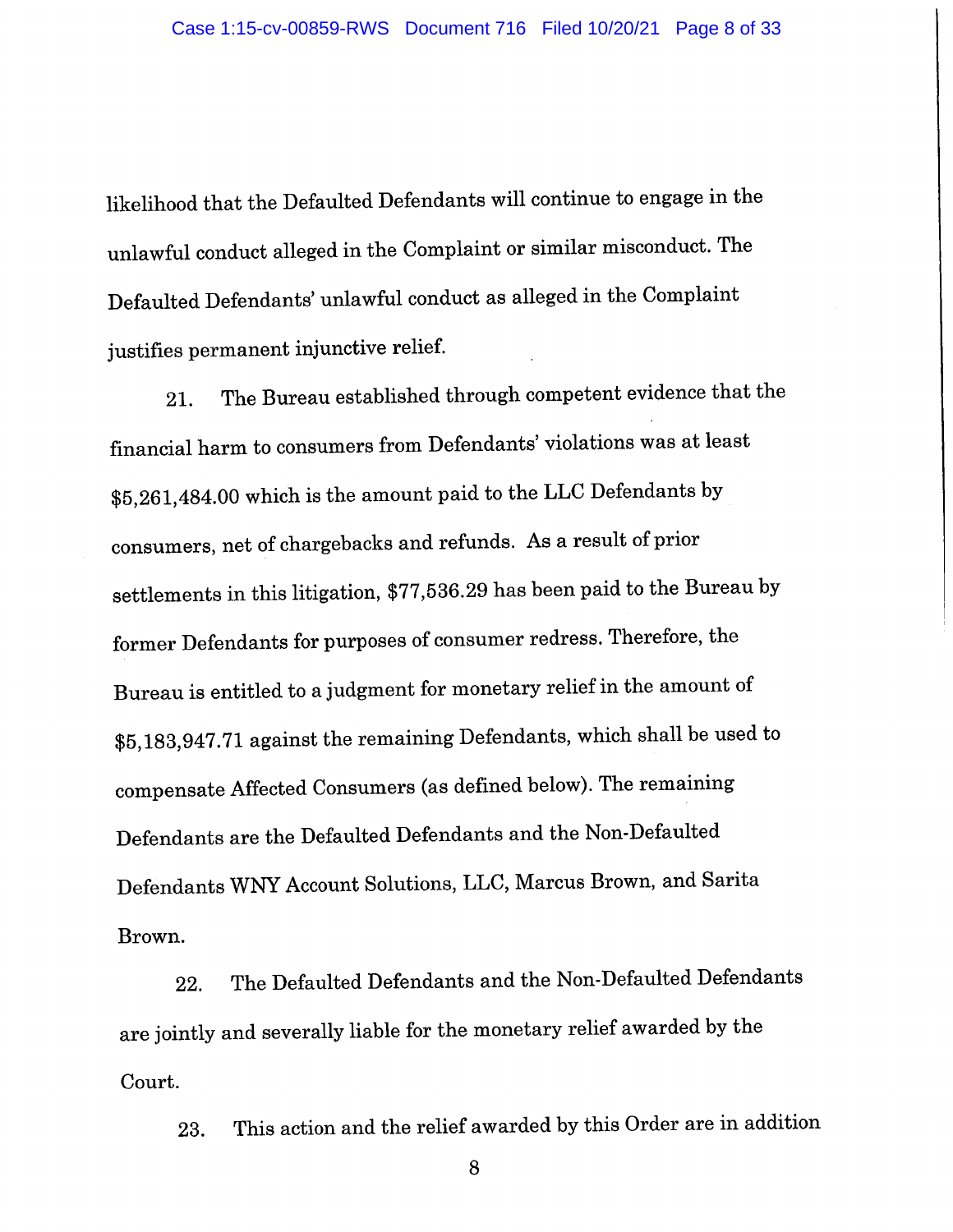to, and not in lieu of, other remedies as may be provided at law, including both civil and criminal remedies.

#### **ORDER**

#### **DEFINITIONS**

The following definitions apply to this Order:

"Affected Consumer" means a person who made payments 24. through credit and debit card transactions, which were not later refunded or otherwise credited, to the LLC Defendants, S Payment Processing & Solutions, LLC, or MC Processing, LLC between March 1, 2011 and March 30, 2015.

"Asset" means any legal or equitable interest in, right to, or 25. claim to any real, personal, or intellectual property, including, but not limited to, chattel, goods, instruments, equipment, fixtures, general intangibles, effects, leaseholds, contracts, mail or other deliveries, shares of stock, commodities, futures, inventory, checks, notes, accounts, credits, receivables (as those terms are defined in the Uniform Commercial Code), funds, cash, and trusts, including trusts held for the benefit of a person's minor children or spouse, wherever located, whether in the United States or abroad.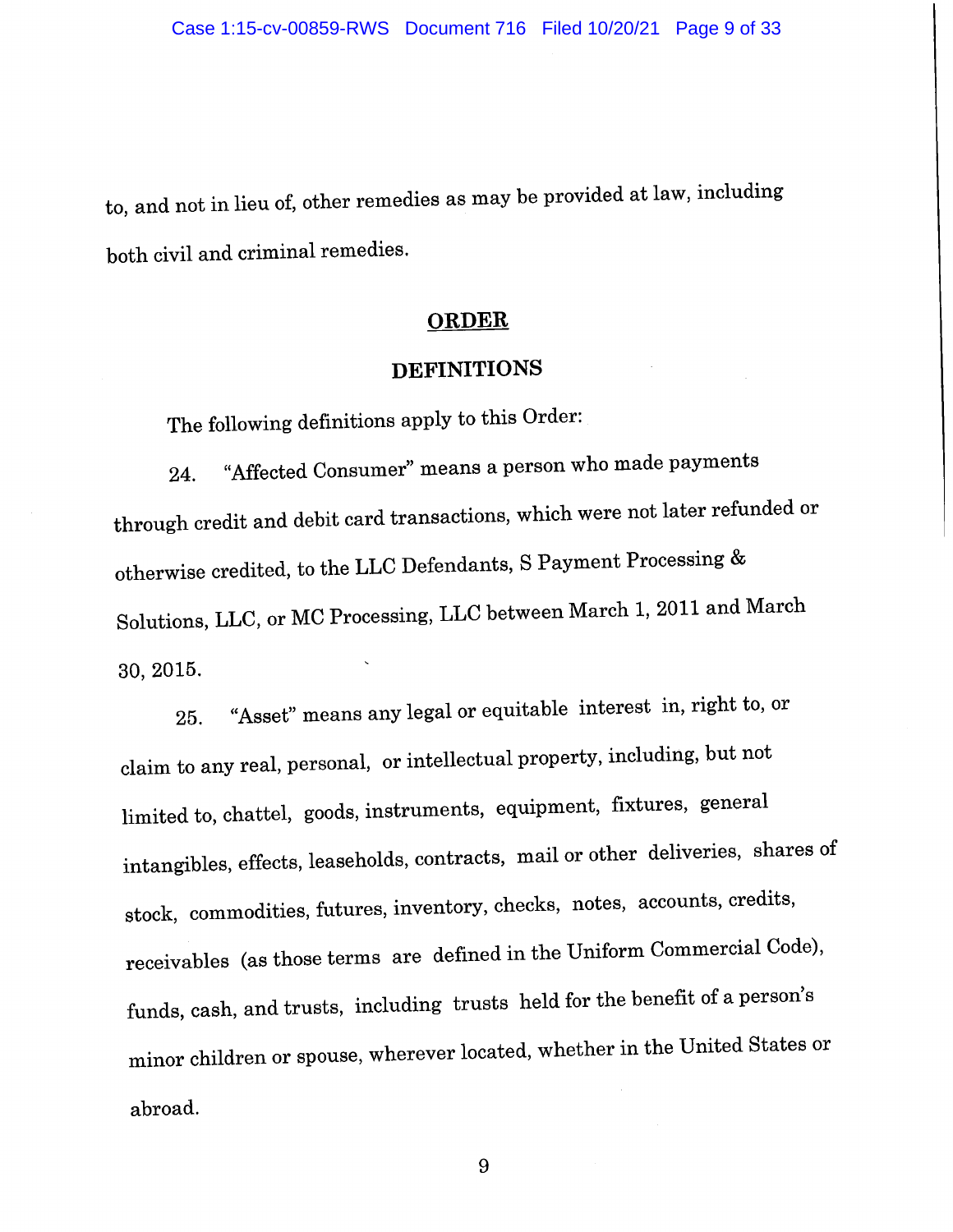- "Assist[ing] Others" includes, but is not limited to: 26.
	- consulting in any form whatsoever; a.
	- providing paralegal or administrative support services;  $\mathbf{b}$ .
	- performing customer service functions, including but not c. limited to, receiving or responding to consumer complaints;
	- formulating or providing, or arranging for the formulation  $\mathbf{d}$ . or provision of, any advertising or marketing material, including but not limited to, any telephone sales script, direct mail solicitation, or the text of any Internet website, email, or other electronic communication or advertisement;
	- formulating or providing, or arranging for the formulation e. or provision of, any marketing support material or service, including but not limited to, web or Internet Protocol addresses or domain name registration for any Internet websites, affiliate marketing services, or media placement services;
	- providing names of, or assisting in the generation of, f. potential customers;
	- performing marketing, billing, or payment services of any g. kind; and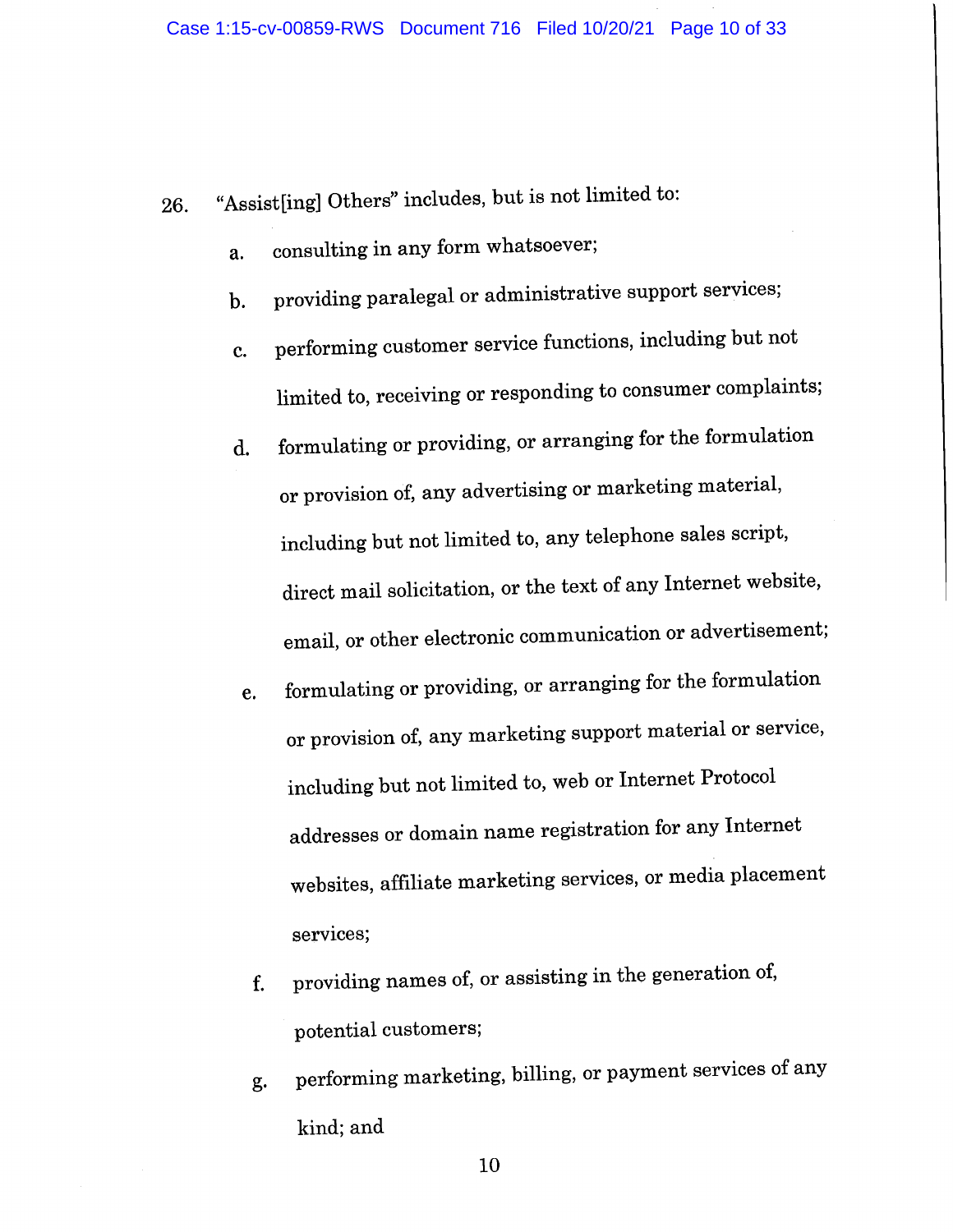acting or serving as an owner, officer, director, manager, or h. principal of any entity.

"Consumer" means an individual or an agent, trustee, or 27. representative acting on behalf of an individual. 12 U.S.C. § 5481(4).

"Consumer Financial Product or Service" is synonymous in 28. meaning and equal in scope to the definition of the term, as of the Effective Date, in section 1002(5) of the CFPA, 12 U.S.C. § 5481(5), and, subject to applicable restrictions contained in the CFPA, includes, but is not limited to:

- engaging in deposit-taking activities, transmitting or a. exchanging funds, or otherwise acting as a custodian of funds or any financial instrument for use by or on behalf of a consumer;
- providing payments or other financial data processing  $\mathbf{b}$ . products or services to a consumer by any technological means, including processing or storing financial or banking data for any payment instrument, or through any payments systems or network used for processing payments data, including payments made through an online banking system or mobile telecommunications network; or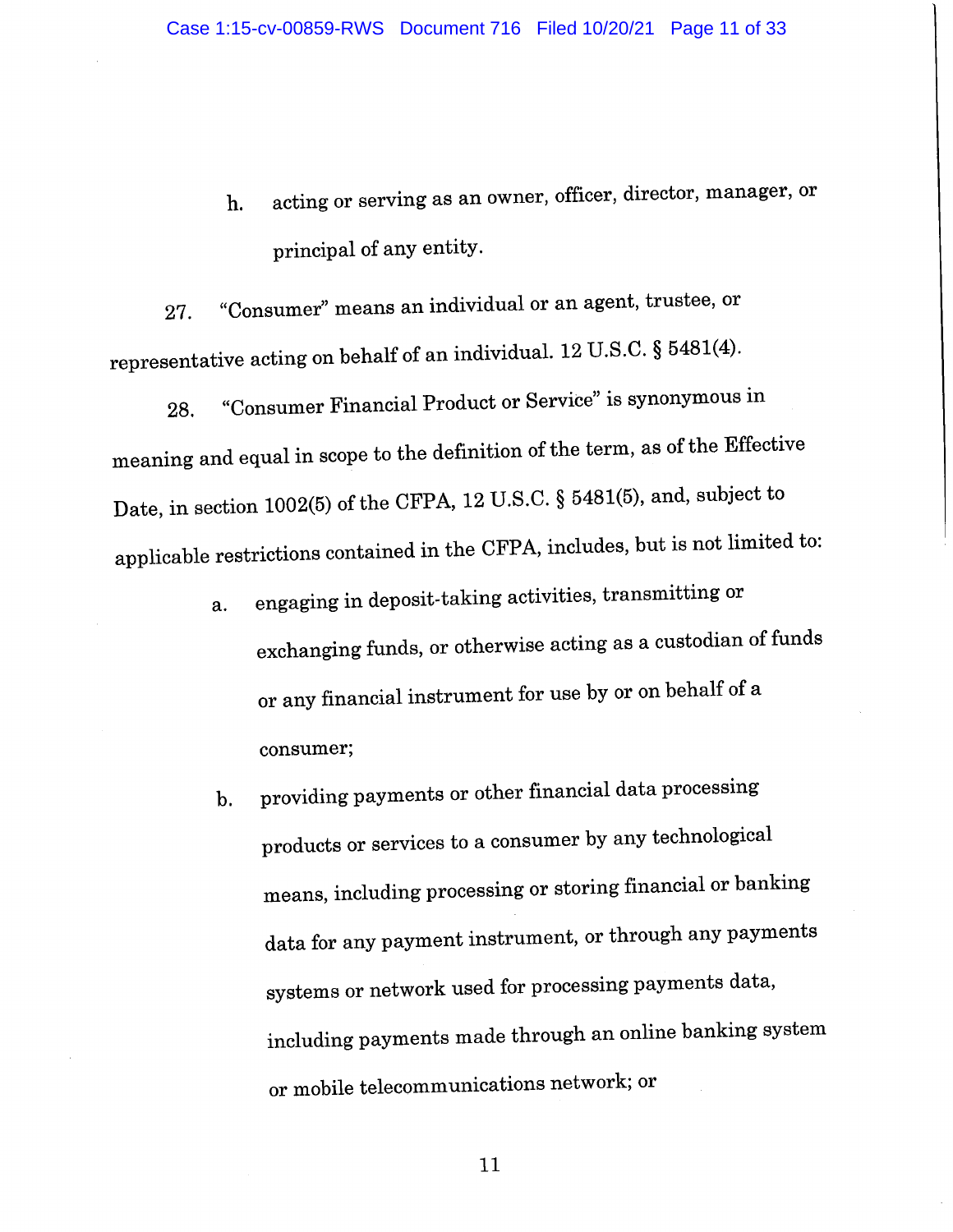providing financial advisory services to consumers on c. individual financial matters or relating to proprietary financial products or services, including providing credit counseling to any consumer or providing services to assist a consumer with debt management or debt settlement, modifying the terms of any extension of credit, or avoiding foreclosure.

"Debt" means any obligation or alleged obligation of a Consumer 29. to pay money arising out of a transaction in which the money, property, insurance or services which are the subject of the transaction are primarily for personal, family, or household purposes, whether or not such obligation has been reduced to judgment. 15 U.S.C. § 1692a(5).

"Debt Collector" means (i) any Person who uses an 30. instrumentality of interstate commerce or the mail in any business the principal purpose of which is the collection of Debts or who regularly collects or attempts to collect, directly or indirectly, Debts owed or due or asserted to be owed or due another; (ii) any creditor who, in the process of collecting its own Debts, uses any name other than its own that would indicate that a third Person is collecting or attempting to collect the creditor's Debts; and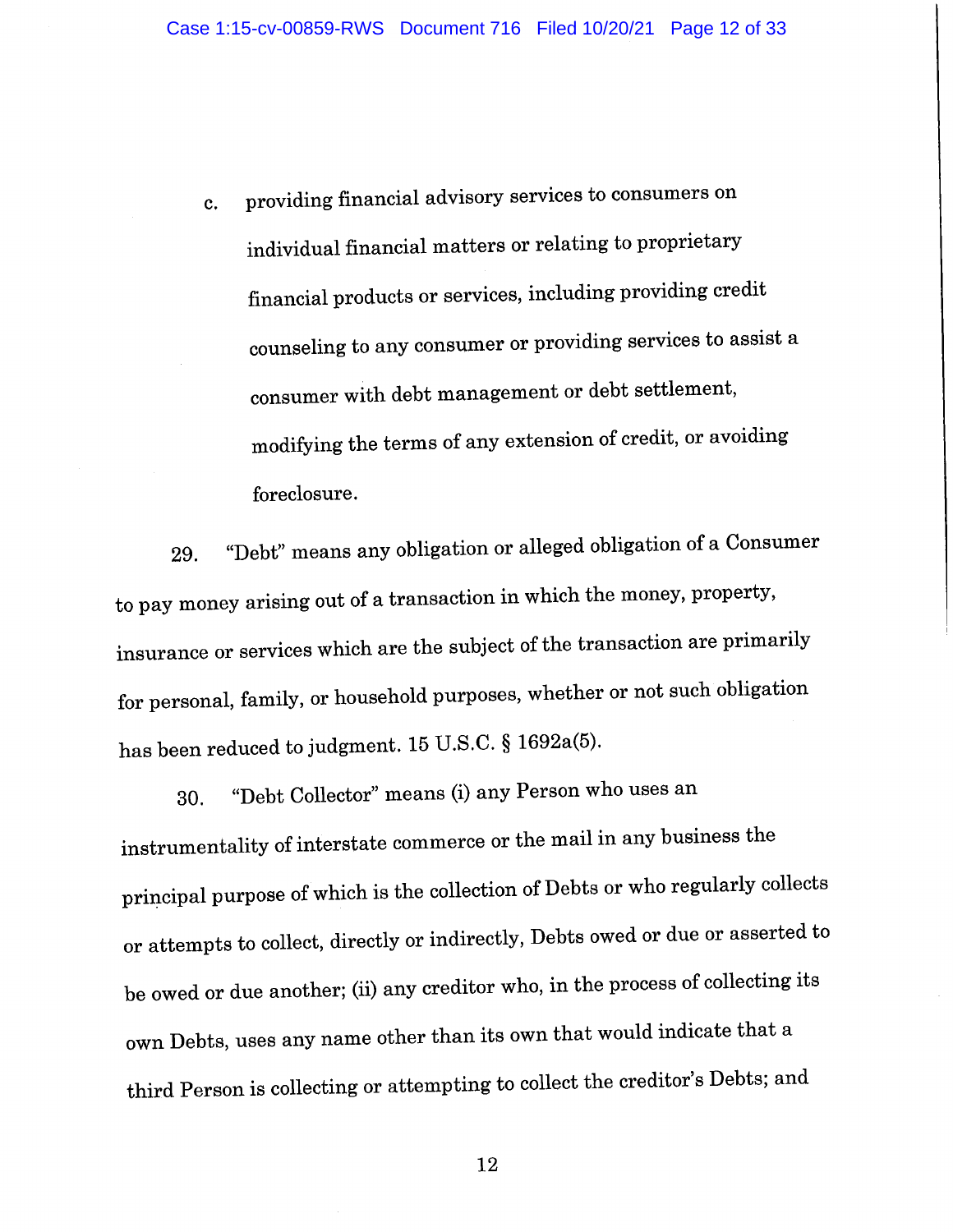(iii) any Person who collects Debt related to any consumer financial product or service.

"Defaulted Defendants" means Check & Credit Recovery, LLC, 31. Credit Power, LLC, Universal Debt & Payment Solutions, LLC, Universal Debt Solutions, LLC, and WNY Solutions Group, LLC, individually, collectively, or in any combination, and their successors and assigns.

"Effective Date" means the date on which this Order is issued. 32.

"Enforcement Director" means the Assistant Director of the 33. Office of Enforcement for the Consumer Financial Protection Bureau.

"LLC Defendants" means Check & Credit Recovery, LLC, Credit 34. Power, LLC, Universal Debt & Payment Solutions, LLC, Universal Debt Solutions, LLC, WNY Solutions Group, LLC, and WNY Account Solutions, LLC, individually, collectively, or in any combination, and their successors and assigns.

"Non-Defaulted Defendants" means Marcus Brown, Sarita 35. Brown, and WNY Account Solutions, LLC, individually, collectively, or in any combination.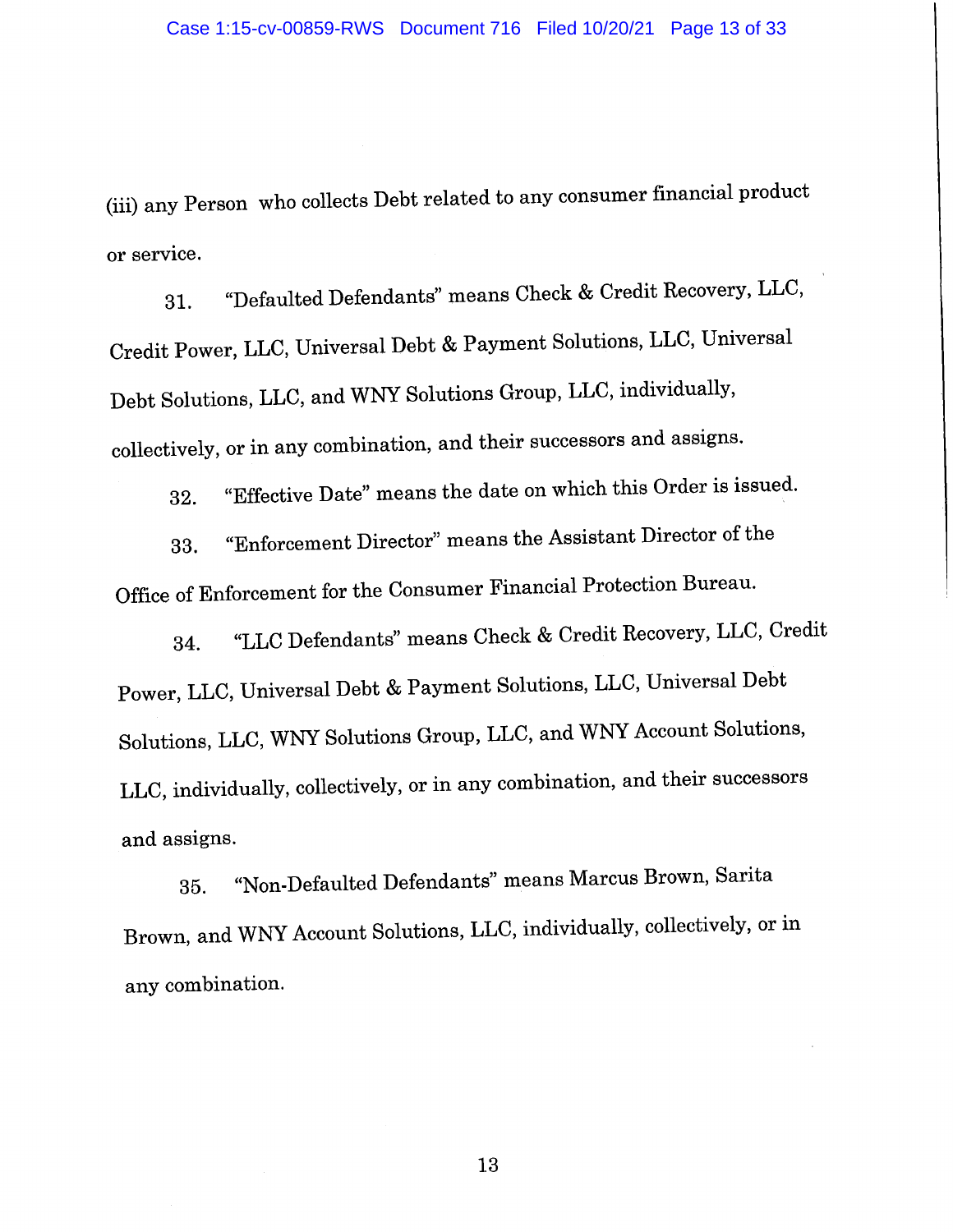"Person" means an individual, partnership, company, 36. corporation, association (incorporated or unincorporated), trust, estate, cooperative organization, or other entity.

"Receiver" means Mark J. Bernet or any successor approved by 37. the Court.

Receivership Assets" are those Assets included in the 38. Receivership Estate as defined in the Receivership Order.

"Receivership Entities" means the Defaulted Defendants, WNY 39. Account Solutions, LLC, Real Estate of Distinction, LLC, and Rx Office Solutions, LLC, individually, collectively, or in any combination, and any other entity that meets the definition of a Receivership Entity as defined in the Receivership Order.

"Receivership Estate" means the Receivership Estate as defined 40. in the Receivership Order.

"Receivership Order" means the Court's order entered February 41. 19, 2020, ECF No. 684, which, inter alia, appointed the Receiver and created a receivership estate over the Assets of the Receivership Entities.

"Related Consumer Action" means a private action by or on 42. behalf of one or more consumers or an enforcement action by another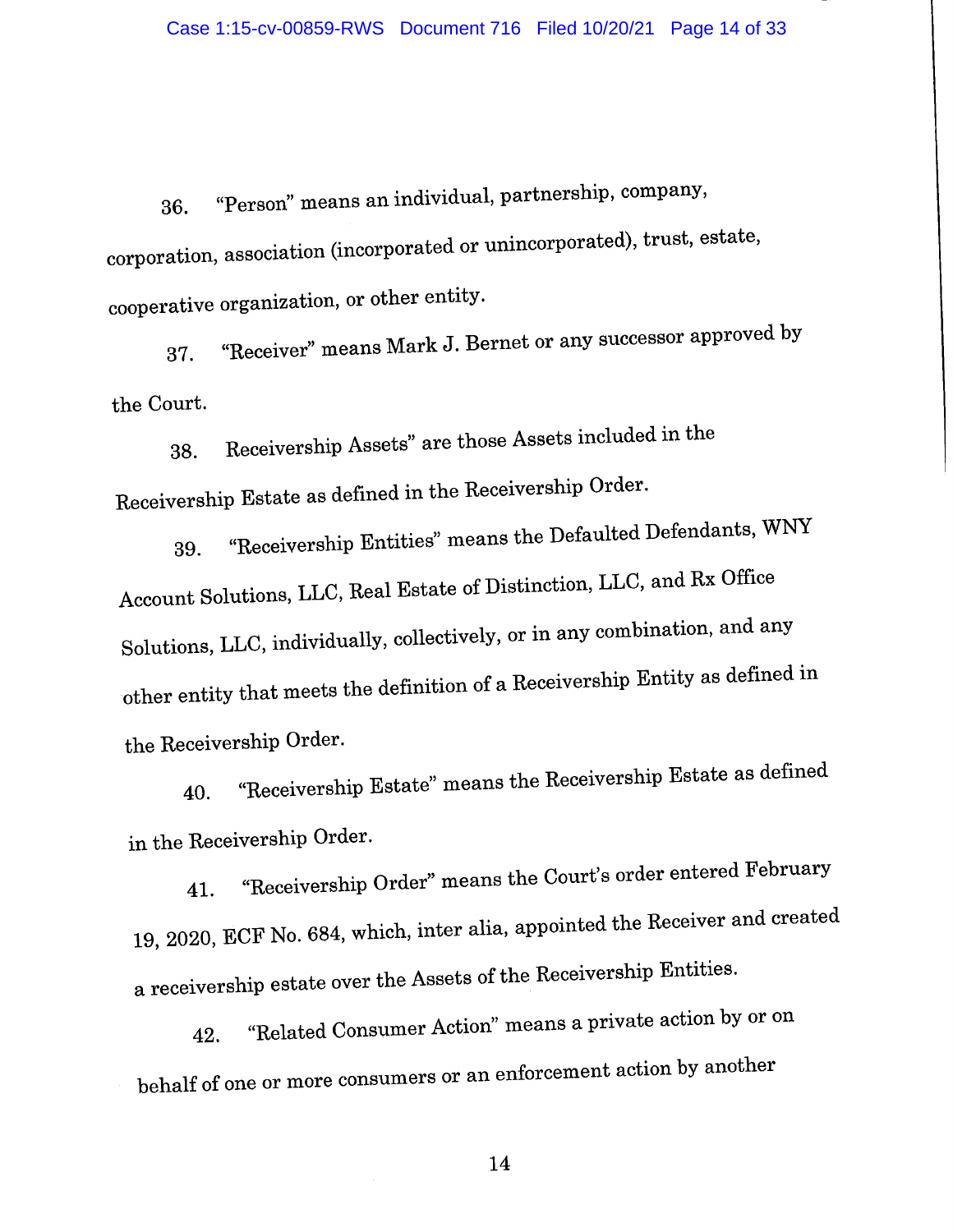governmental agency brought against any Defaulted Defendant based on substantially the same facts as described in the Bureau's Complaint.

# **CONDUCT RELIEF**

#### I.

# **Permanent Ban on Debt Collection**

#### IT IS ORDERED that:

Each of the Defaulted Defendants, whether acting directly or 43. indirectly, is permanently restrained and enjoined from or Assisting Others in:

- acting as a Debt Collector;  $a<sub>1</sub>$
- holding any ownership interest in (i) a Debt Collector or (ii) a  $\mathbf b$ . payment processor to a Debt Collector;
- receiving any remuneration or other consideration from (i) a c. Debt Collector or (ii) a payment processor to a Debt Collector if the remuneration or consideration relates to the collection of Debts;
- providing services or assistance to, or working in any capacity  $\mathbf{d}$ . for, a Debt Collector, including but not limited to acting as a Service Provider, employee, or independent contractor to a Debt Collector; and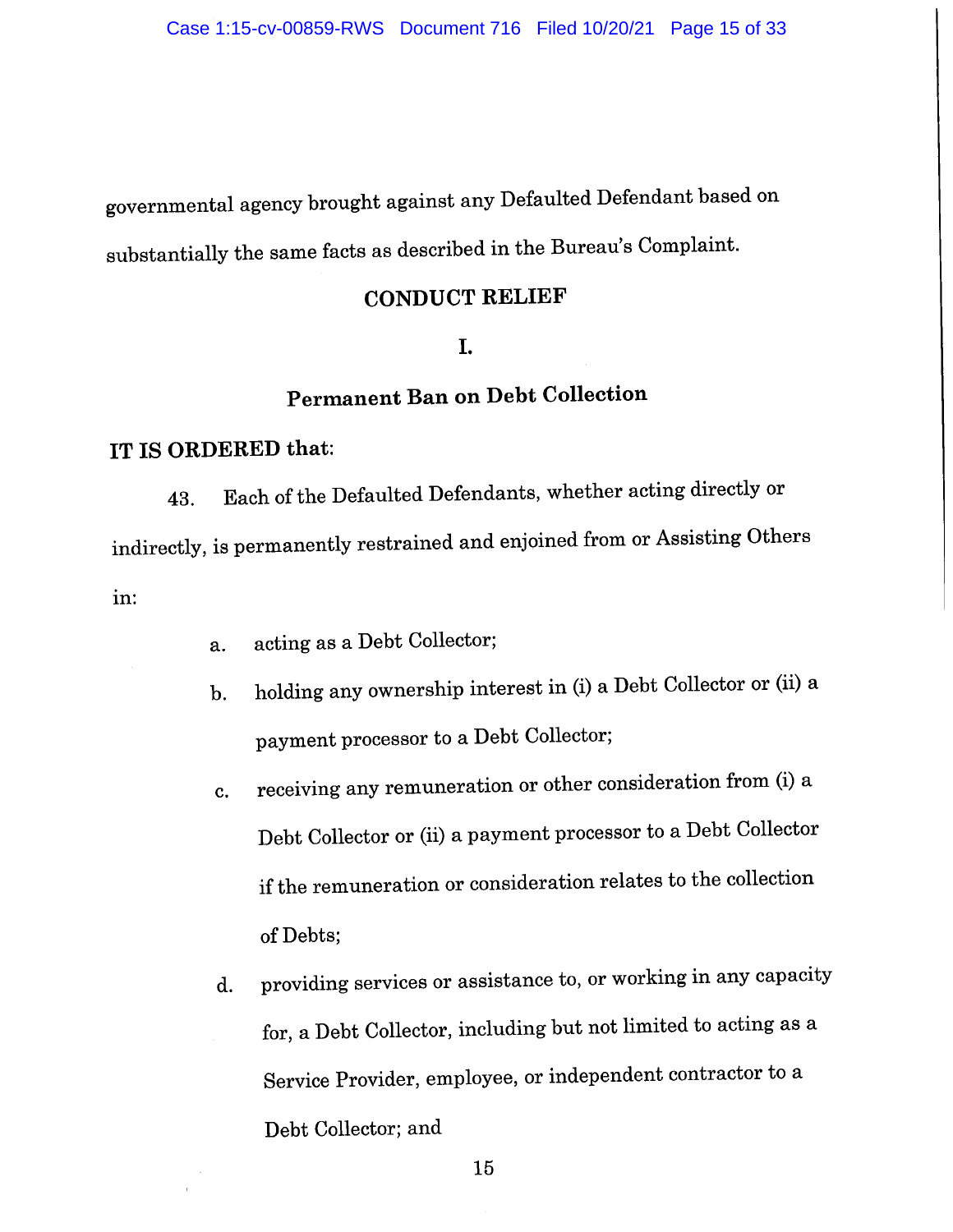advertising, marketing, promoting, offering for sale, e. processing payments for, selling, or buying any Debt or consumer information relating to a Debt.

Nothing in this Order shall be read as an exception to this Paragraph.

#### II.

# Prohibition on Misrepresentations Concerning **Consumer Financial Products or Services**

# IT IS FURTHER ORDERED that:

Defaulted Defendants and their officers, agents, servants, 44. employees, and attorneys, and all other persons in active concert or participation with the Defaulted Defendants who have actual notice of this Order, whether acting directly or indirectly, in connection with any Consumer Financial Product or Service, are permanently restrained and enjoined from misrepresenting, omitting, or Assisting Others in misrepresenting or omitting, expressly or by implication, any material fact, including but not limited to:

- a business name or identity;  $\mathbf{a}$ .
- that any Person is an attorney or is barred or licensed to  $\mathbf{b}$ . practice law in a particular jurisdiction;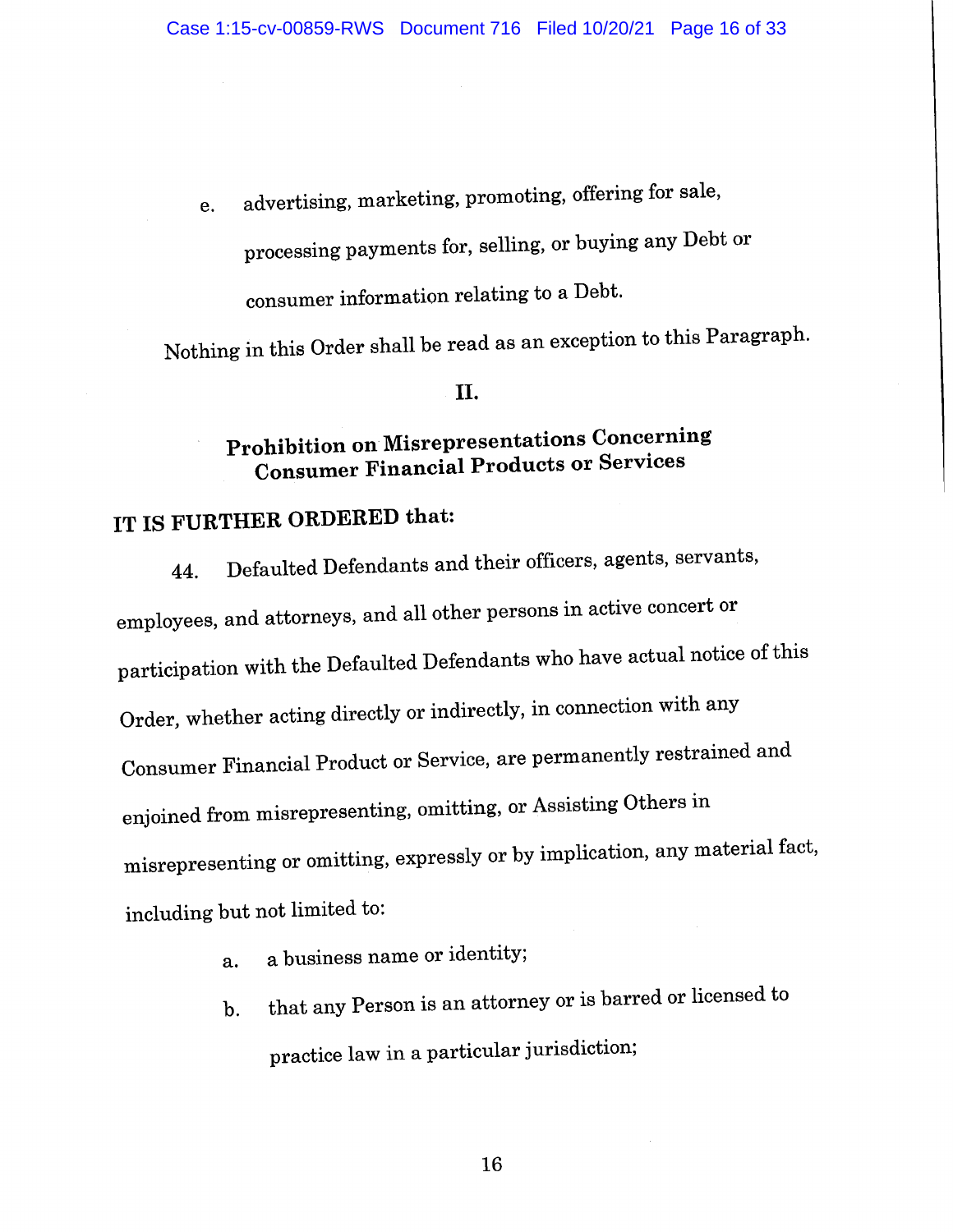- that any Person who is not associated or affiliated with an  $\mathbf{c}$ . attorney or law firm is affiliated or associated with an attorney or law firm;
- that a Consumer will receive legal representation;  $\mathbf{d}$ .
- how much a Consumer will save from purchasing, using, or e. enrolling in a Consumer Financial Product or Service;
- how long it will take to settle any Debts; f.
- the likelihood of any particular outcome or result from a g. Consumer Financial Product or Service; or
- the nature or terms of any refund, cancellation, exchange, or  $\mathbf{h}$ . repurchase policy, including but not limited to the likelihood of a Consumer obtaining a full or partial refund, or the circumstances in which a full or partial refund will be provided to the Consumer.

#### III.

## **Prohibition on Unfair Practices Involving Consumer Financial Products or Services**

# IT IS FURTHER ORDERED that:

Defaulted Defendants and their officers, agents, servants, 45. employees, and attorneys, and all other persons in active concert or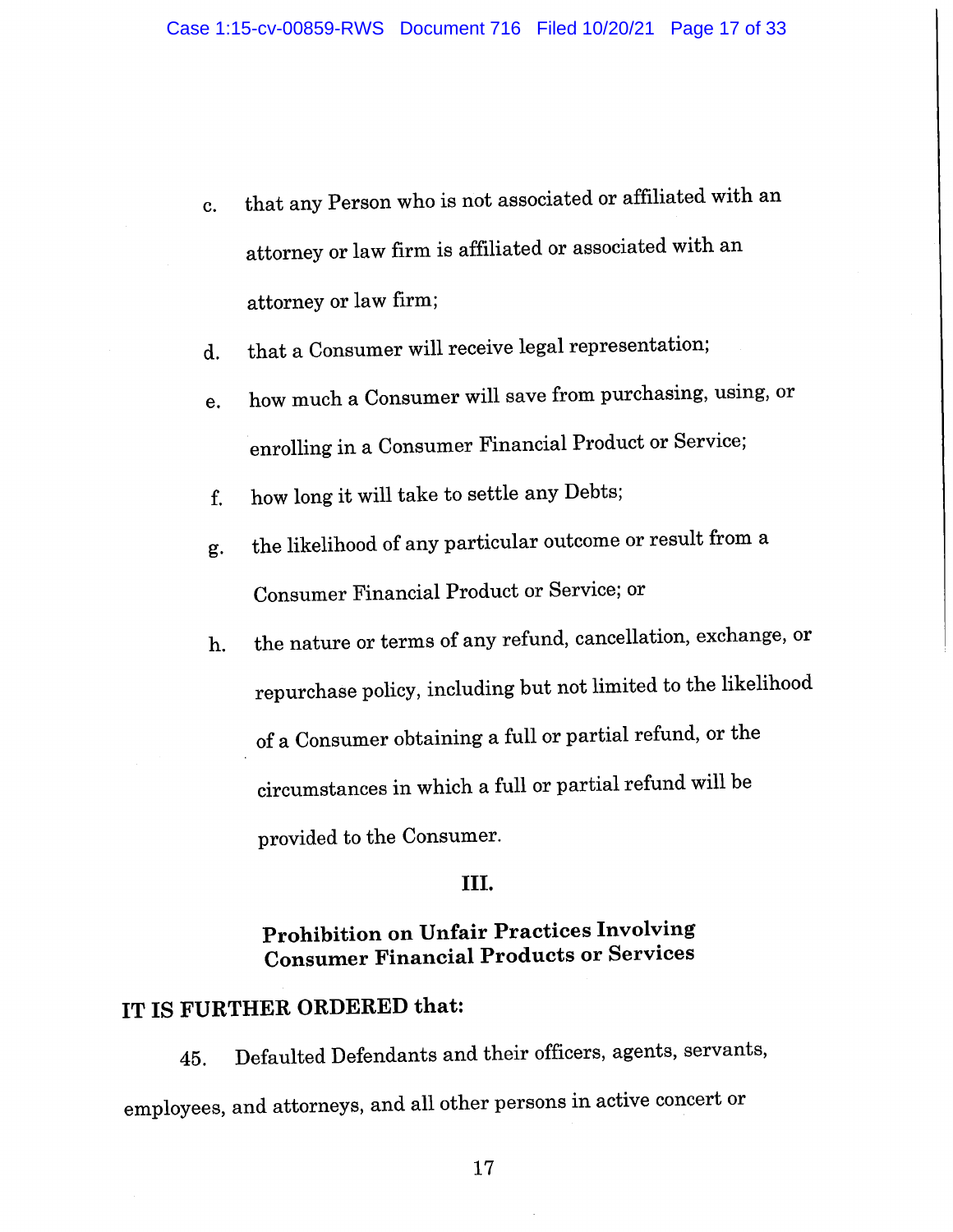participation with the Defaulted Defendants who have actual notice of this Order, whether acting directly or indirectly, in connection with any Consumer Financial Product or Service, are permanently restrained and enjoined from or Assisting Others in:

- Placing telephone calls to consumers without meaningful a. disclosure of the caller's identity; and
- Concealing their identity by causing "000-000-0000" or any  $\mathbf{b}$ . other false or misleading information to appear on a consumer's caller identification.

#### IV.

# Prohibition on Business Ventures with Other Defendants IT IS FURTHER ORDERED that:

Defaulted Defendants, whether acting directly or indirectly, are 46. permanently restrained and enjoined from investing in, providing services to, working for, serving as an officer of, or being otherwise engaged in any business venture or project involving any other Defendant.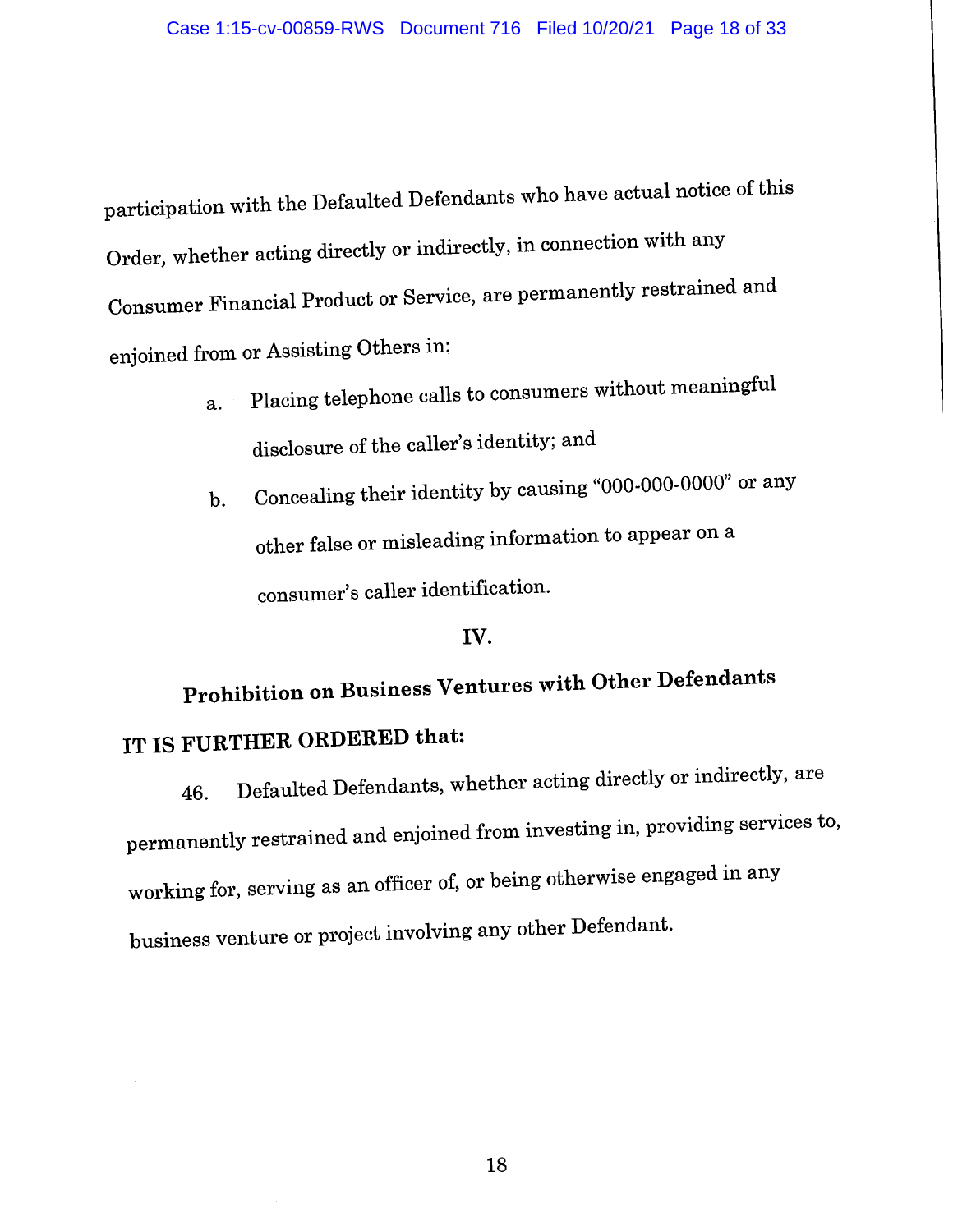#### V.

# **Consumer Information**

# IT IS FURTHER ORDERED that:

Defaulted Defendants, and their officers, agents, servants, 47. employees, and attorneys and all other Persons in active concert or participation with the Defaulted Defendants, who receive actual notice of this Order, whether acting directly or indirectly, may not disclose, use, or benefit from Consumer information, including names, addresses, telephone numbers, email addresses, social security numbers, other identifying information, or any data that enables access to a Consumer's account (including a credit card, bank account, or other financial account), that Defendant obtained before the Effective Date in connection with the collection of Debt; provided, however, customer information may be disclosed if requested by a government agency or required by law, regulation, or court order.

#### VI.

# Prohibition on Debiting Consumer's Financial Accounts

Defaulted Defendants and their officers, agents, servants, 48. employees, and attorneys, and all other Persons in active concert or participation with the Defaulted Defendants who have actual notice of this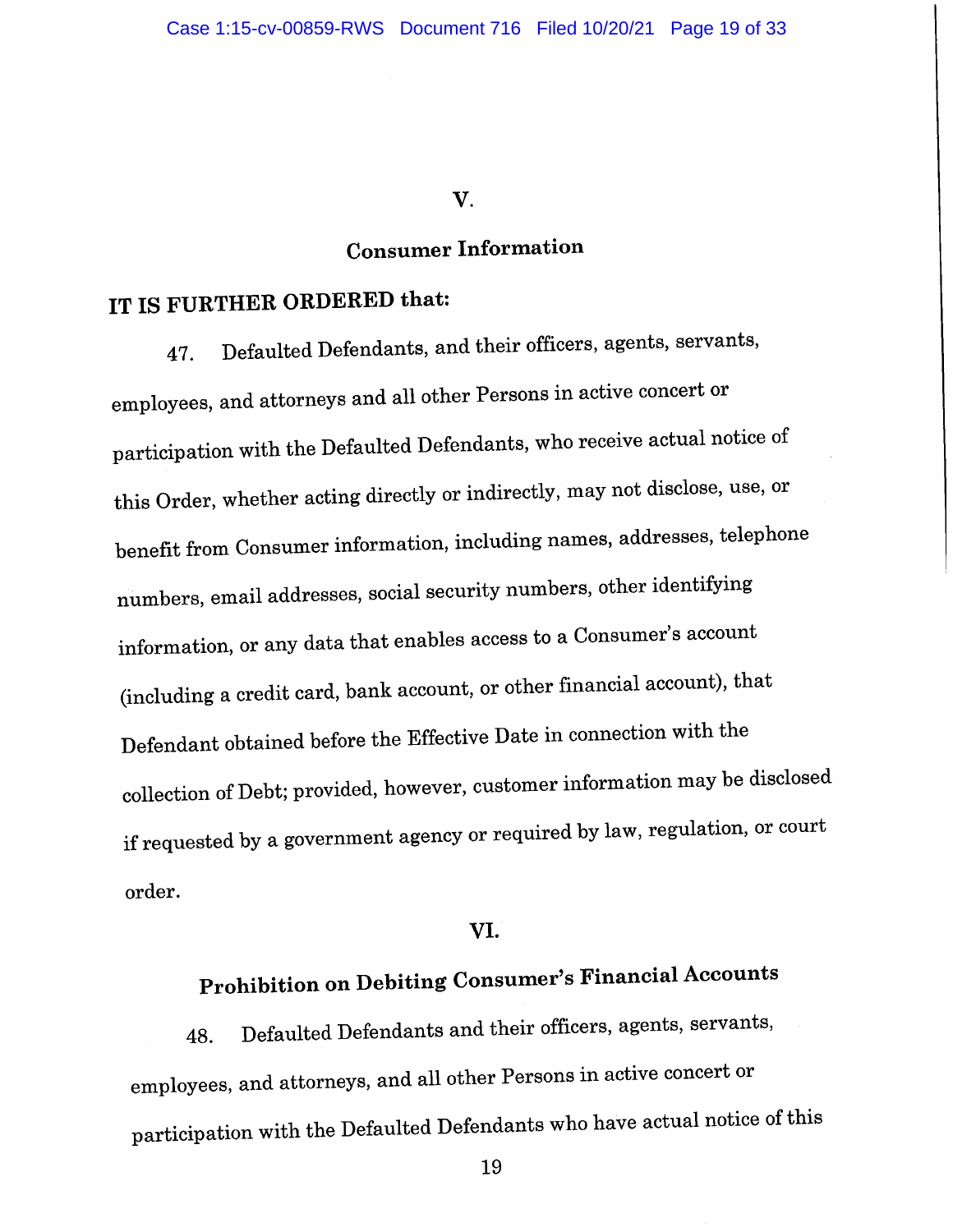Order, whether acting directly or indirectly, in connection with any Consumer Financial Product or Service, are hereby permanently restrained and enjoined from causing debits to be made from any consumer's bank or other financial account, and from billing any consumer for any charge, without the consumer's express, informed consent.

#### VII.

# **Prohibition on Certain Merchant Processing Activities** IT IS FURTHER ORDERED that:

Defaulted Defendants and their officers, agents, servants, 49. employees, and attorneys, and all other Persons in active concert or participation with the Defaulted Defendants who receive actual notice of this Order, whether acting directly or indirectly, are permanently restrained and enjoined from allowing third parties to use any merchant processing account that a Defaulted Defendant owns or controls to collect consumer payments.

Defaulted Defendants and their officers, agents, servants, 50. employees, and attorneys, and all other persons in active concert or participation with the Defaulted Defendants who have actual notice of this Order, whether acting directly or indirectly, are permanently restrained and enjoined from re-opening or using the following merchant payment processing accounts associated with the unlawful debt collection scheme: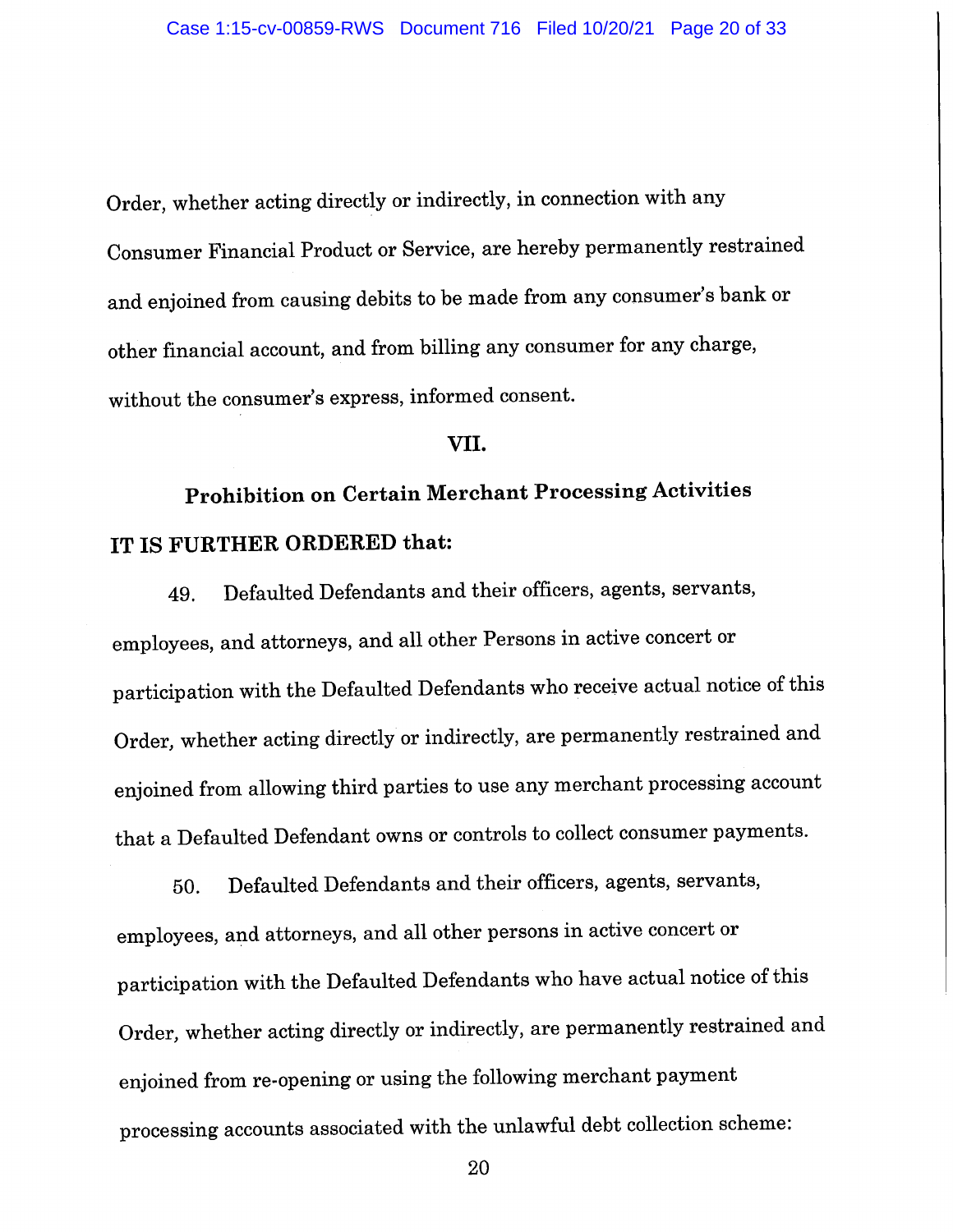account numbers 8788370013263 and 8788370013280 with Frontline Processing Corporation, account numbers 5644000000476853, 564400000618298, 564400000641183, and 564400000735647 with Francis David Corporation d/b/a/ Electronic Merchant Systems, account numbers 8788730001893 and 8788730002232 with Pathfinder Payment Solutions, Inc., and account numbers 4445017408336 and 445017416651 with Vantiv, Inc. d/b/a PaidSuite.

# **MONETARY PROVISIONS** VIII. **Order to Pay Redress**

# IT IS FURTHER ORDERED that:

A judgment for monetary relief is entered in favor of the Bureau 51. and against the Defaulted Defendants, jointly and severally with the Non-Defaulted Defendants, in the amount of \$5,183,947.71 for their violations of sections 1031 and 1036(a)(1)(B) of the CFPA, 12 U.S.C. §§ 5531, 5536(a)(1)(B); and sections 806, 807, and 809 of the FDCPA, 15 U.S.C. §§1692d, 1692e, and 1692g.

The Defaulted Defendants must pay a total of \$5,183,947.71 by 52. wire transfer to the Bureau or to the Bureau's agent, in compliance with the Bureau's wiring instructions.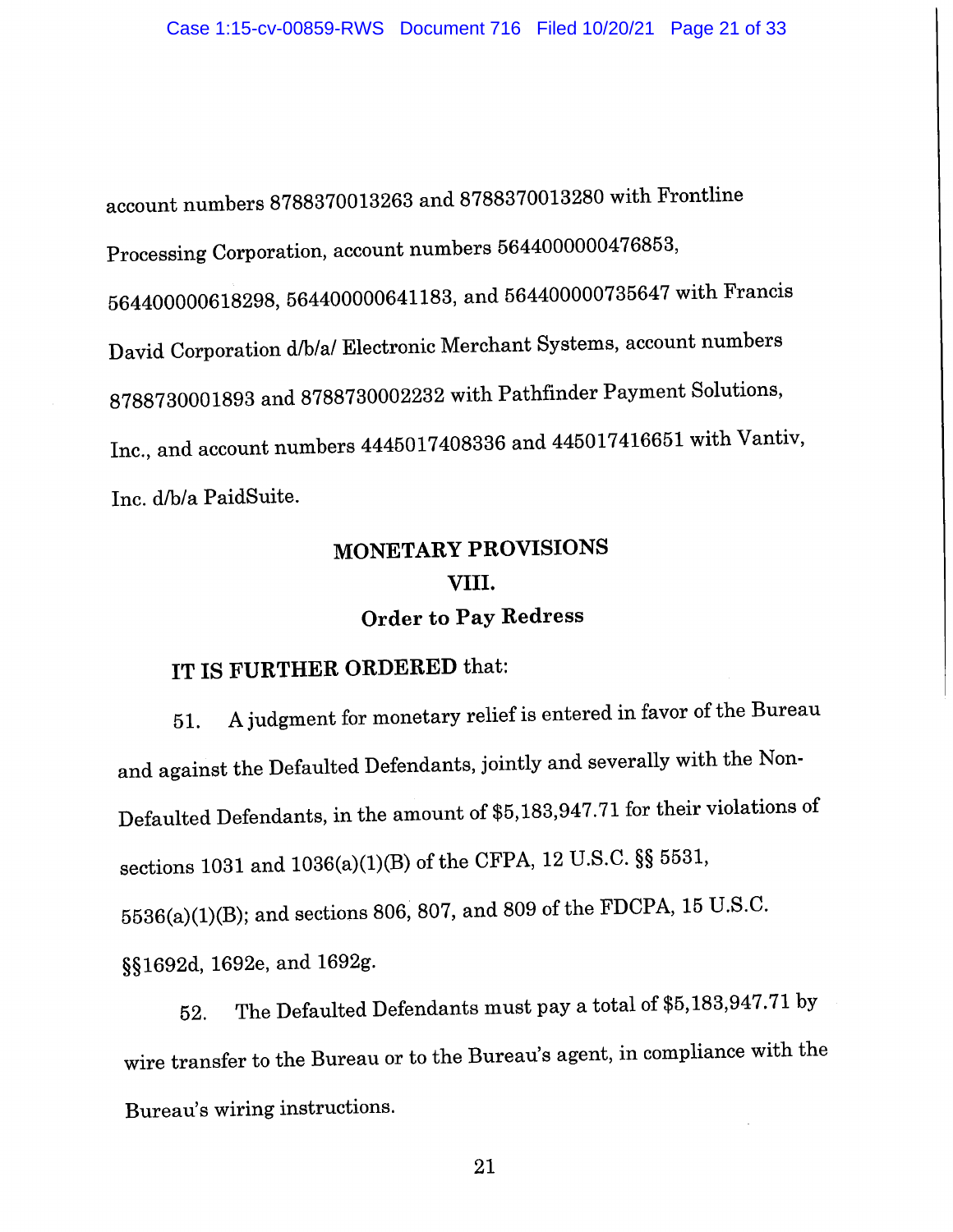The monetary judgment set forth in Paragraph 51 is enforceable 53. against any Asset owned by, on behalf of, for the benefit of, or in trust by or for any of the Defaulted Defendants. Any Receivership Assets or Assets subject to the Preliminary Injunction that the Receiver liquidates, with the permission of the Court, and pays to the Bureau for purposes of consumer redress will be deemed to satisfy the money judgment set forth in Paragraph 51 in part or in whole depending on the value of the Receivership Assets so paid.

Any funds received by the Bureau in satisfaction of this 54. judgment will be deposited into a fund or funds administered by the Bureau or to the Bureau's agent according to applicable statutes and regulations to be used for redress for Affected Consumers, including, but not limited to, refund of moneys, restitution, damages, or other monetary relief, and for any attendant expenses for the administration of any such redress.

If the Bureau determines, in its sole discretion, that redress to 55. consumers is wholly or partially impracticable or if funds remain after redress is completed, the Bureau will deposit any remaining funds in the U.S. Treasury. The Defaulted Defendants will have no right to challenge any actions that the Bureau or its representatives may take under this Section.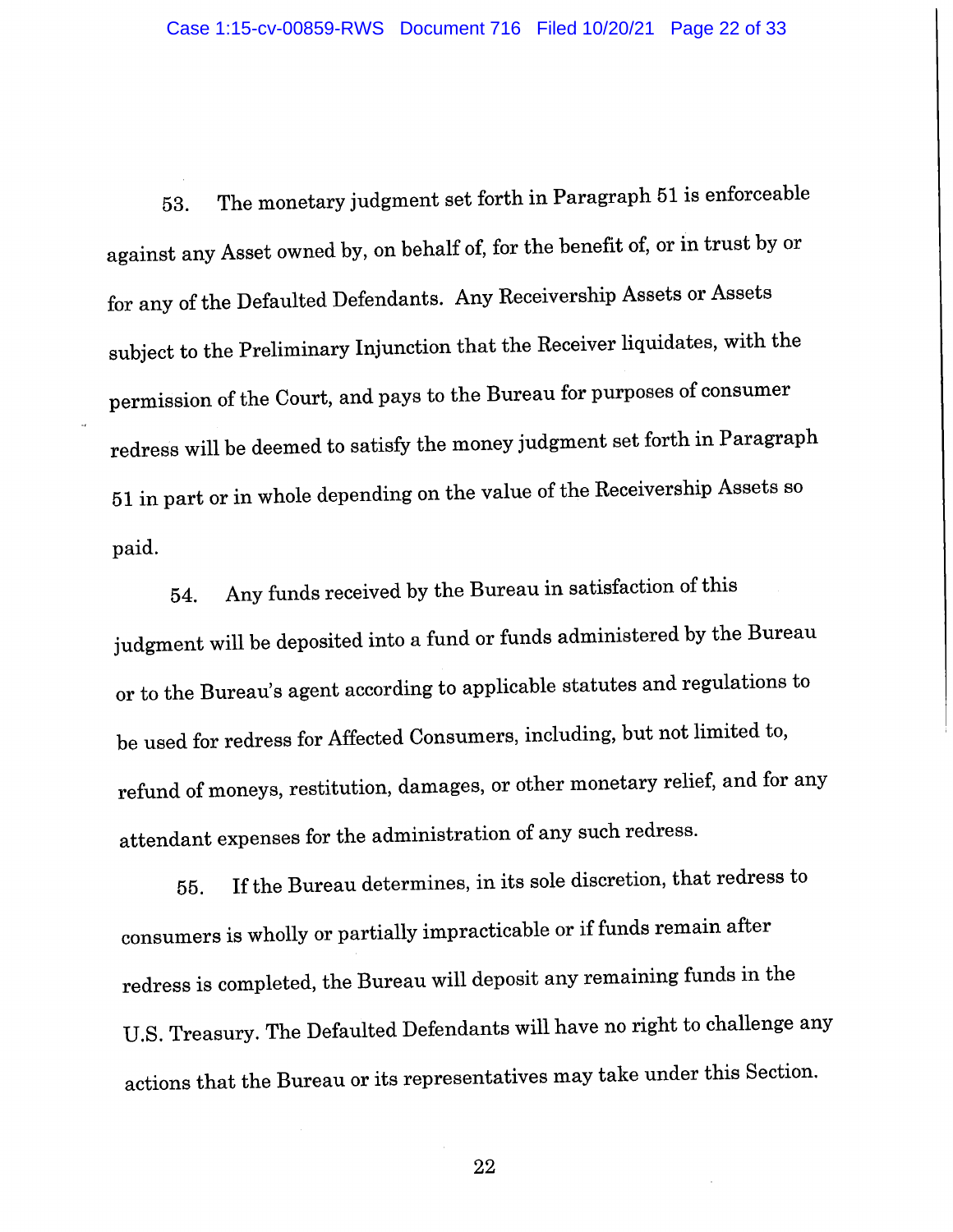Payment of redress to any Affected Consumer under this Order 56. may not be conditioned on the Affected Consumer waiving any right.

#### IX.

# **Order To Pay Civil Money Penalty**

# IT IS FURTHER ORDERED that:

Under section 1055(c) of the CFPA, 12 U.S.C. § 5565(c), by 57. reason of the violations of law described in this Order, and taking into account the factors in 12 U.S.C. § 5565(c)(3), the Defaulted Defendants must pay civil money penalties to the Bureau as follows:

- a. Check & Credit Recovery, LLC must pay \$500,000;
- b. Credit Power, LLC must pay \$500,000;
- c. Universal Debt & Payment Solutions, LLC must pay \$200,000;
- d. Universal Debt Solution, LLC must pay \$200,000; and
- e. WNY Solutions Group, LLC must pay \$100,000.

The Defaulted Defendants must pay the civil penalty amounts 58. set forth in Paragraph 57 by wire transfer to the Bureau or to the Bureau's agent in compliance with the Bureau's wiring instructions.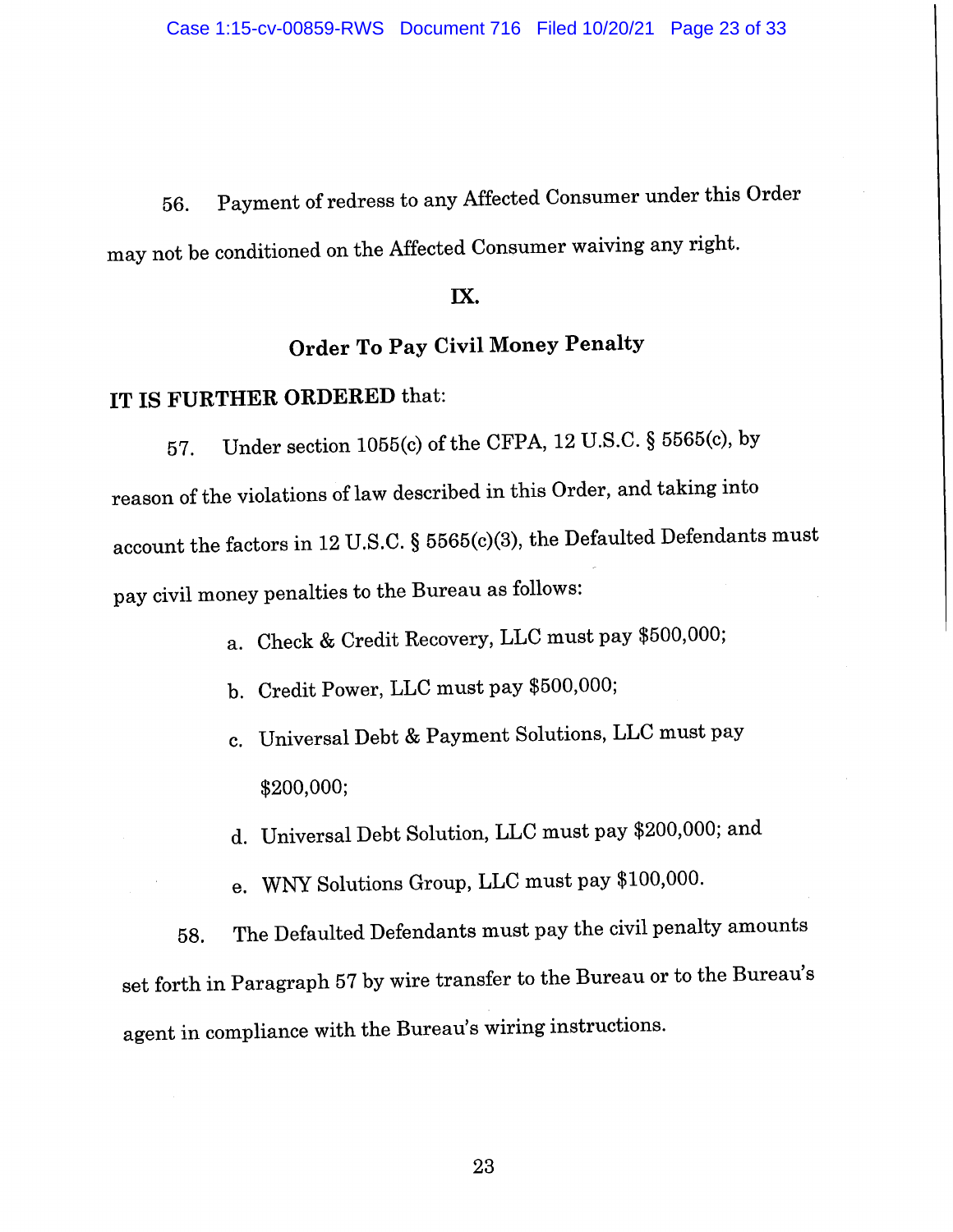The civil money penalties paid under this Order will be deposited 59. in the Civil Penalty Fund of the Bureau as required by section 1017(d) of the CFPA, 12 U.S.C. § 5497(d).

The Defaulted Defendants must treat the civil money penalties 60. paid under this Order as penalties paid to the government for all purposes. Regardless of how the Bureau ultimately uses those funds, the Defaulted Defendants may not: (a) claim, assert, or apply for a tax deduction, tax credit, or any other tax benefit for any civil money penalty paid under this Order; or (b) seek or accept, directly or indirectly, reimbursement or indemnification from any source, including but not limited to payment made under any insurance policy, with regard to any civil money penalty paid under this Order.

To preserve the deterrent effect of the civil money penalties in 61. any Related Consumer Action, the Defaulted Defendants may not argue that any Defaulted Defendant is entitled to, nor may any Defaulted Defendant benefit by, any offset or reduction of any compensatory monetary remedies imposed in the Related Consumer Action because of the civil money penalties paid in this action or because of any payment that the Bureau makes from the Civil Penalty Fund (Penalty Offset). If the court in any Related Consumer Action grants such a Penalty Offset to any Defaulted Defendant,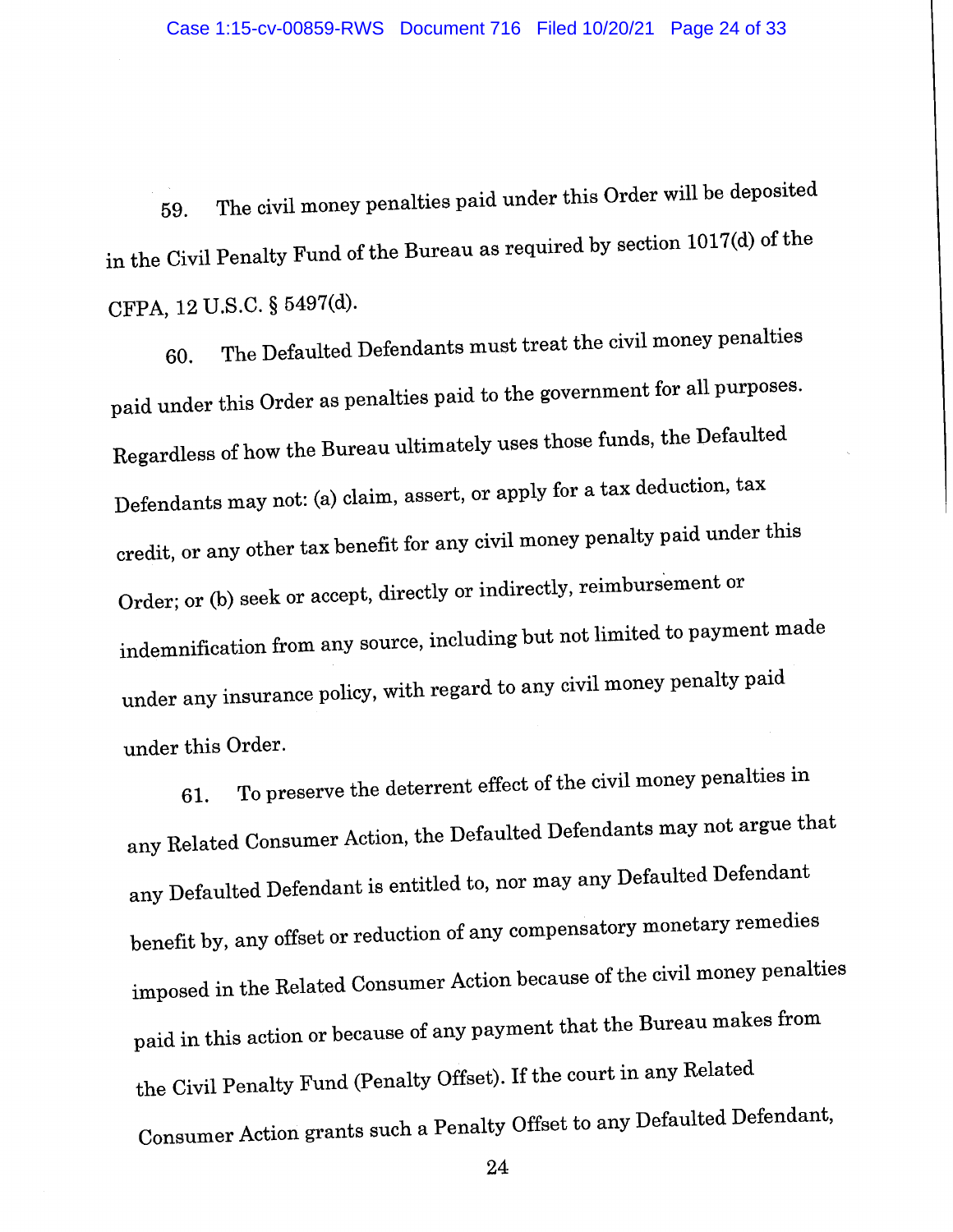the Defaulted Defendant must, within 30 days after entry of a final order granting the Penalty Offset, notify the Bureau, and pay the amount of the Penalty Offset to the U.S. Treasury. Such a payment will not be considered an additional civil money penalty and will not change the amount of the civil money penalties imposed in this action.

#### X.

# **Additional Monetary Provisions**

# IT IS FURTHER ORDERED that:

In the event of default on any Defaulted Defendant's obligations 62. to make payment under this Order, interest, computed under 28 U.S.C. § 1961, as amended, will accrue on any outstanding amounts not paid from the date of termination of the Receivership to the date of payment, and will immediately become due and payable.

The Defaulted Defendants must relinquish all dominion, control, 63. and title to the funds paid to the fullest extent permitted by law and no part of the funds may be returned to the Defaulted Defendants.

The facts alleged in the Complaint will be taken as true and be 64. given collateral estoppel effect, without further proof, in any proceeding based on the entry of the Order, or in any subsequent civil litigation by or on behalf of the Bureau in a proceeding to enforce its rights to any payment or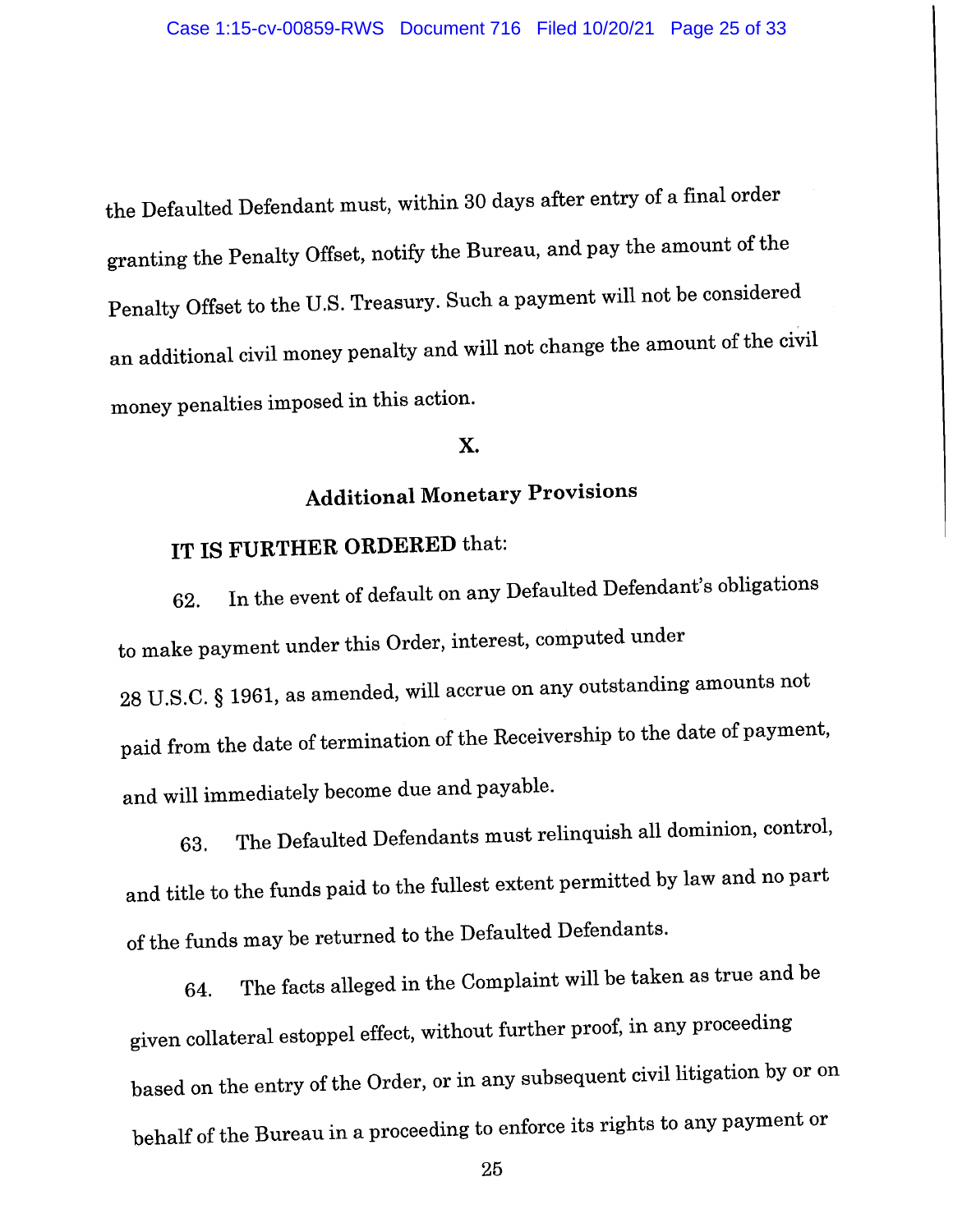monetary judgment under this Order, such as a nondischargeability complaint in any bankruptcy case.

The facts alleged in the Complaint establish all elements 65. necessary to sustain an action by the Bureau under to section 523(a)(2)(A) of the Bankruptcy Code, 11 U.S.C. § 523(a)(2)(A), and for such purposes this Order will have collateral estoppel effect against each Defaulted Defendant, even in such Defaulted Defendant's capacity as debtor-in-possession.

Under 31 U.S.C. § 7701, each Defaulted Defendant, unless it 66. already has done so, must furnish to the Bureau its taxpayer identifying numbers, which may be used for purposes of collecting and reporting on any delinquent amount arising out of this Order.

Within 30 days of the entry of a final judgment, consent order, or 67. settlement in a Related Consumer Action against any Defaulted Defendant, the Defaulted Defendant must notify the Enforcement Director of the final judgment, consent order, or settlement in writing. That notification must indicate the amount of redress, if any, that the Defaulted Defendant paid or is required to pay to Consumers and describe the Consumers or classes of Consumers to whom that redress has been or will be paid. To preserve the deterrent effect of the civil money penalty in any Related Consumer Action, Defendant may not argue that Defendant is entitled to, nor may Defendant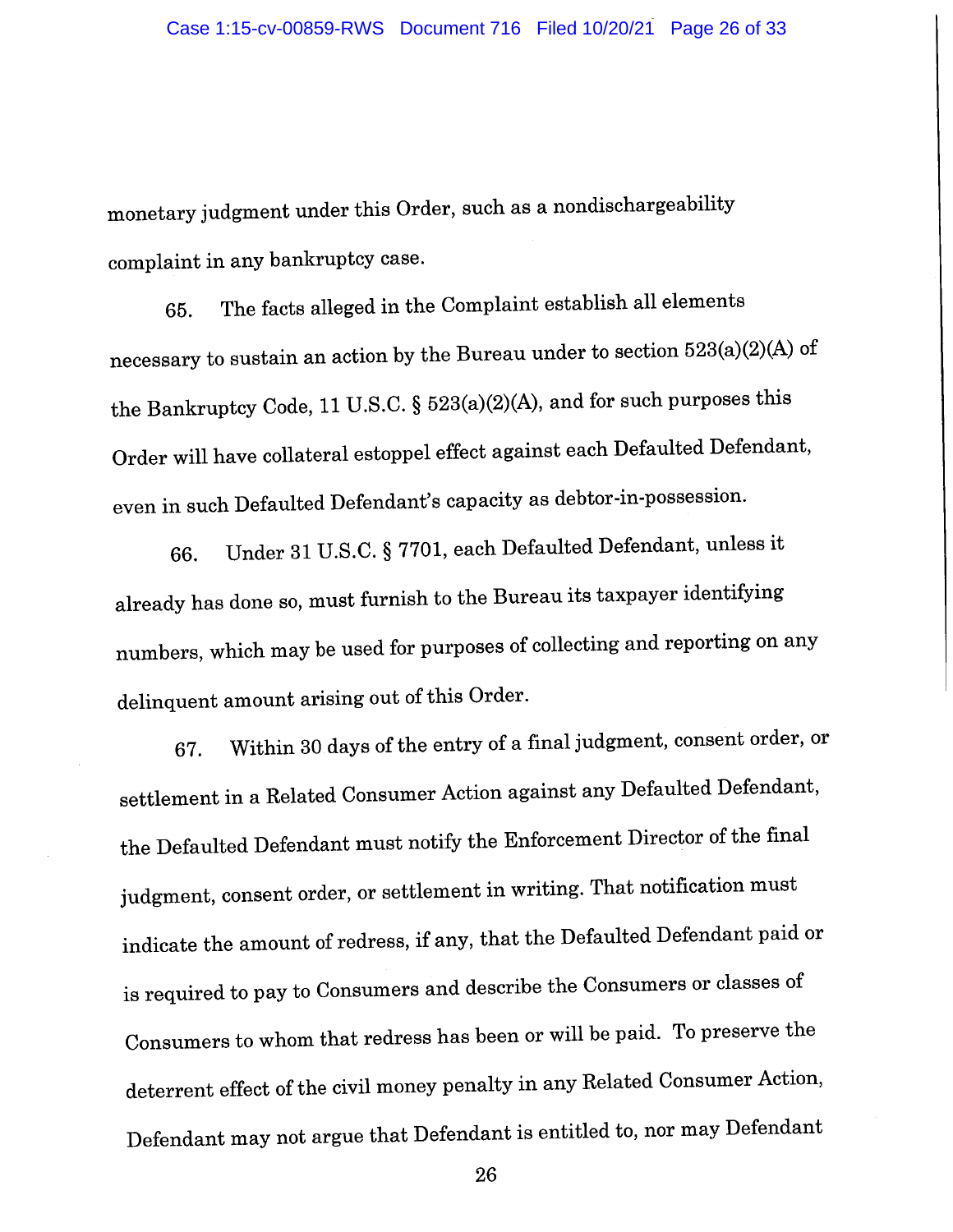benefit by, any offset or reduction of any monetary remedies imposed in the Related Consumer Action because of the civil money penalty paid in this action or because of any payment that the Bureau makes from the Civil Penalty Fund. If the court in any Related Consumer Action offsets or otherwise reduces the amount of compensatory monetary remedies imposed against Defendant based on the civil money penalty paid in this action or based on any payment that the Bureau makes from the Civil Penalty Fund, Defendant must, within 30 days after entry of a final order granting such offset or reduction, notify the Bureau and pay the amount of the offset or reduction to the U.S. Treasury. Such a payment will not be considered an additional civil money penalty and will not change the amount of the civil money penalty imposed in this action.

#### XI.

# **Assets Subject to Preliminary Injunction**

# IT IS FURTHER ORDERED that:

To the extent they have not done so already, the Defaulted 68. Defendants are ordered to forfeit to the Receiver all rights and claims they have to any Assets frozen by the Court's Preliminary Injunction Order. To the extent those Assets are released by order of the Court and paid by the Receiver to the Bureau, or liquidated by the Receiver with the Court's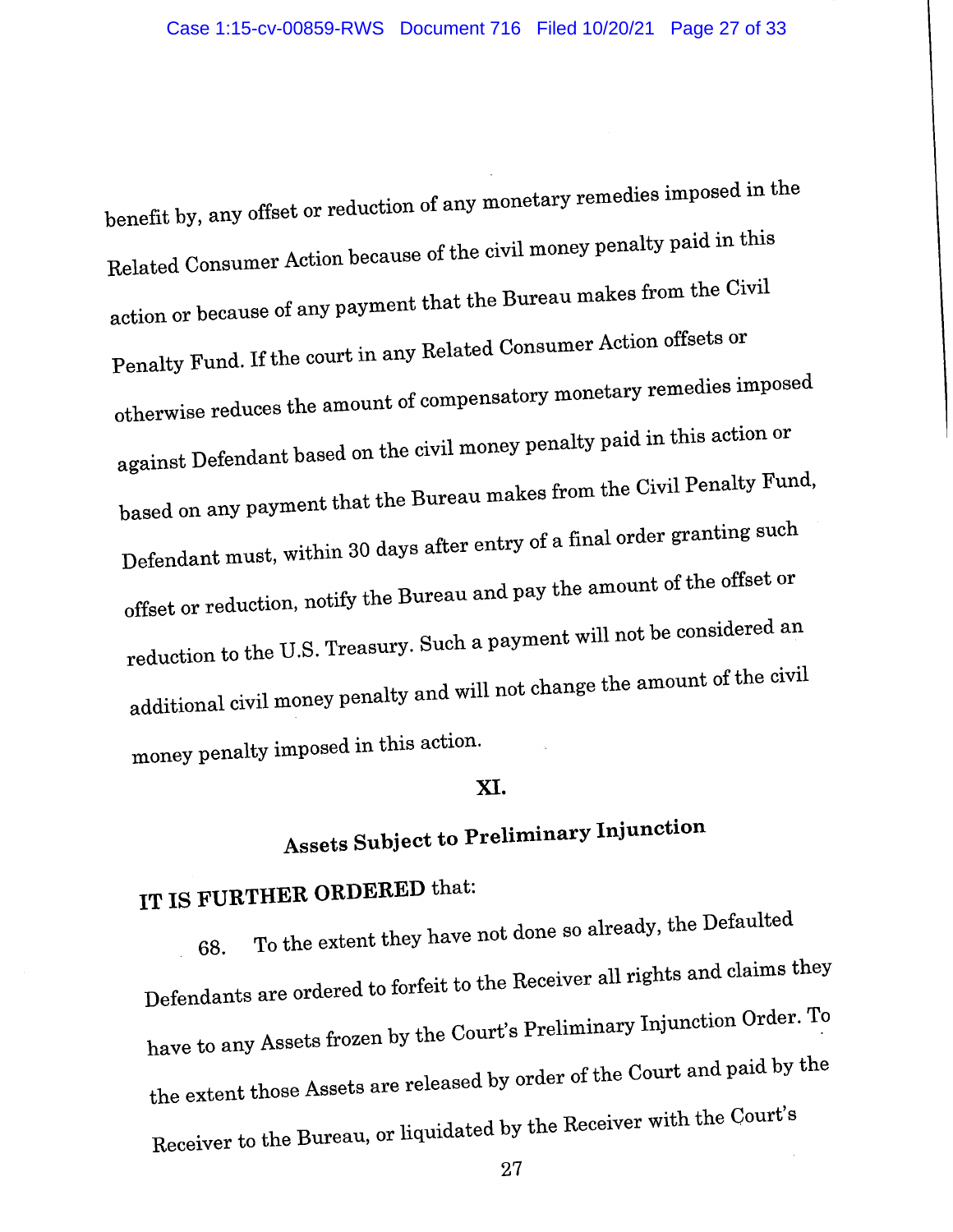permission with the proceeds paid to the Bureau, to provide redress for Affected Consumers, the funds received by the Bureau will be considered payments made by the Defaulted Defendants in partial satisfaction of the judgment ordered in Paragraph 51.

Upon completion of the requirement in Paragraph 68 and all 69. payments required under Sections VIII and IX of this Order, the Preliminary Injunction will be modified to exclude the Defaulted Defendants and their Assets from its coverage.

#### **COMPLIANCE PROVISIONS**

#### XII.

# Cooperation with the Bureau and the Receiver IT IS FURTHER ORDERED that:

The Defaulted Defendants and their officers, directors, managers 70. and managing members must cooperate fully to help the Bureau and the Receiver determine the identity and location of, and the amount of injury sustained by, each Affected Consumer. The Defaulted Defendants must provide such information in its or its agents' possession or control within 14 days of receiving a written request from the Bureau or the Receiver.

The Defaulted Defendants must cooperate fully with the Bureau 71. in this matter and in any investigation related to or associated with the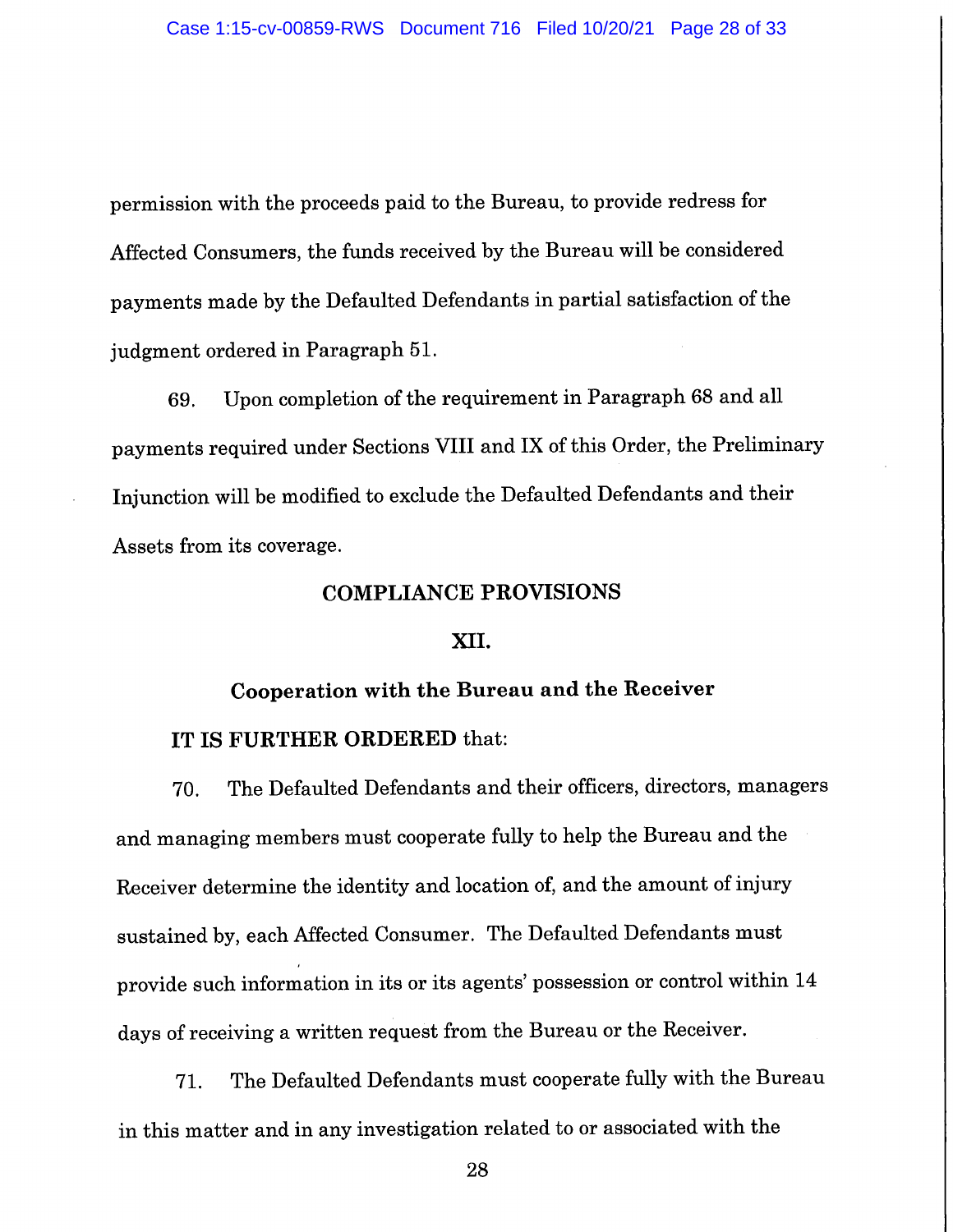conduct described in the Complaint, the Court's order granting summary judgment to the Bureau (ECF No. 576), or the Findings herein. The Defaulted Defendants must provide truthful and complete information, evidence, and testimony. The Defaulted Defendants must cause their officers, employees, representatives, or agents to appear for interviews, discovery, hearings, trials, and any other proceedings that the Bureau may reasonably request upon 15 days written notice, or other reasonable notice, at such places and times as the Bureau may designate, without the service of compulsory process.

#### XIII.

#### **Compliance Monitoring**

IT IS FURTHER ORDERED that, to monitor the Defaulted Defendants' compliance with this Order:

Within 14 days of receiving a written request from the Bureau, 72. each Defaulted Defendant must submit additional requested information, which must be made under penalty of perjury; provide sworn testimony; or produce documents.

For purposes of this Section, the Bureau may communicate 73. directly with each Defaulted Defendant, unless the Defaulted Defendant retains counsel related to these communications.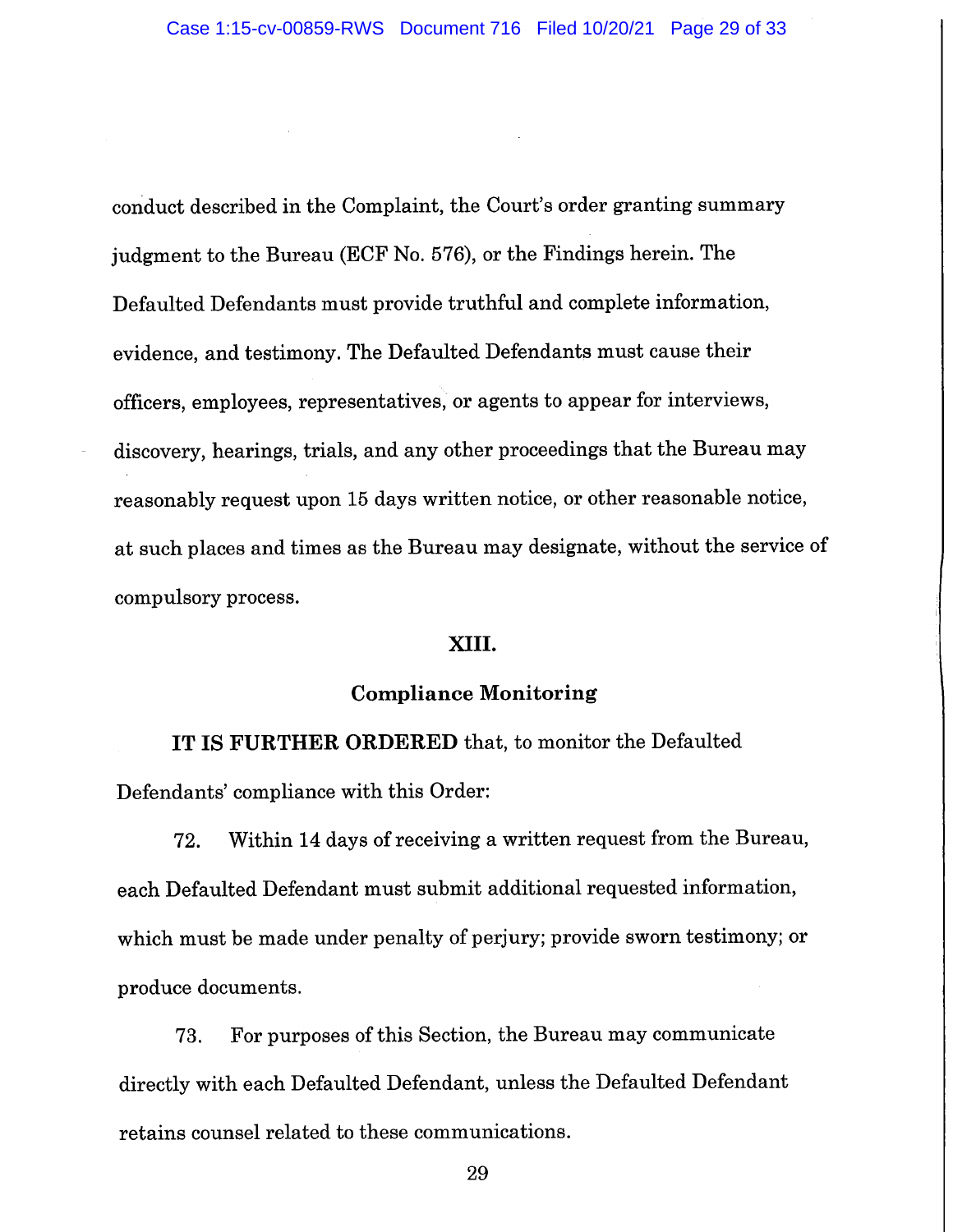74. The Defaulted Defendants must permit Bureau representatives to interview any employee or other person affiliated with any Defaulted Defendant who has agreed to such an interview regarding: (a) this matter; (b) anything related to or associated with the conduct described in the Complaint, the Court's order granting summary judgment to the Bureau (ECF No. 576), or the Findings herein or (c) compliance with this Order. The person interviewed may have counsel present.

Nothing in this Order limits the Bureau's lawful use of 75. compulsory process, pursuant to 12 C.F.R.  $\S$  1080.6 or other compulsory process.

#### XIV.

#### **Continuity of Receivership**

#### IT IS FURTHER ORDERED that:

The Receivership Order shall continue as modified by this 76. Section.

No later than one hundred and eighty (180) days from the 77. Effective Date, the Receiver shall file and serve on the parties a report to the Court (Final Report) that details the steps taken to collect and administer the Receivership Assets. The Final Report must include an accounting of the Receivership Assets and a description of what other actions, if any, must be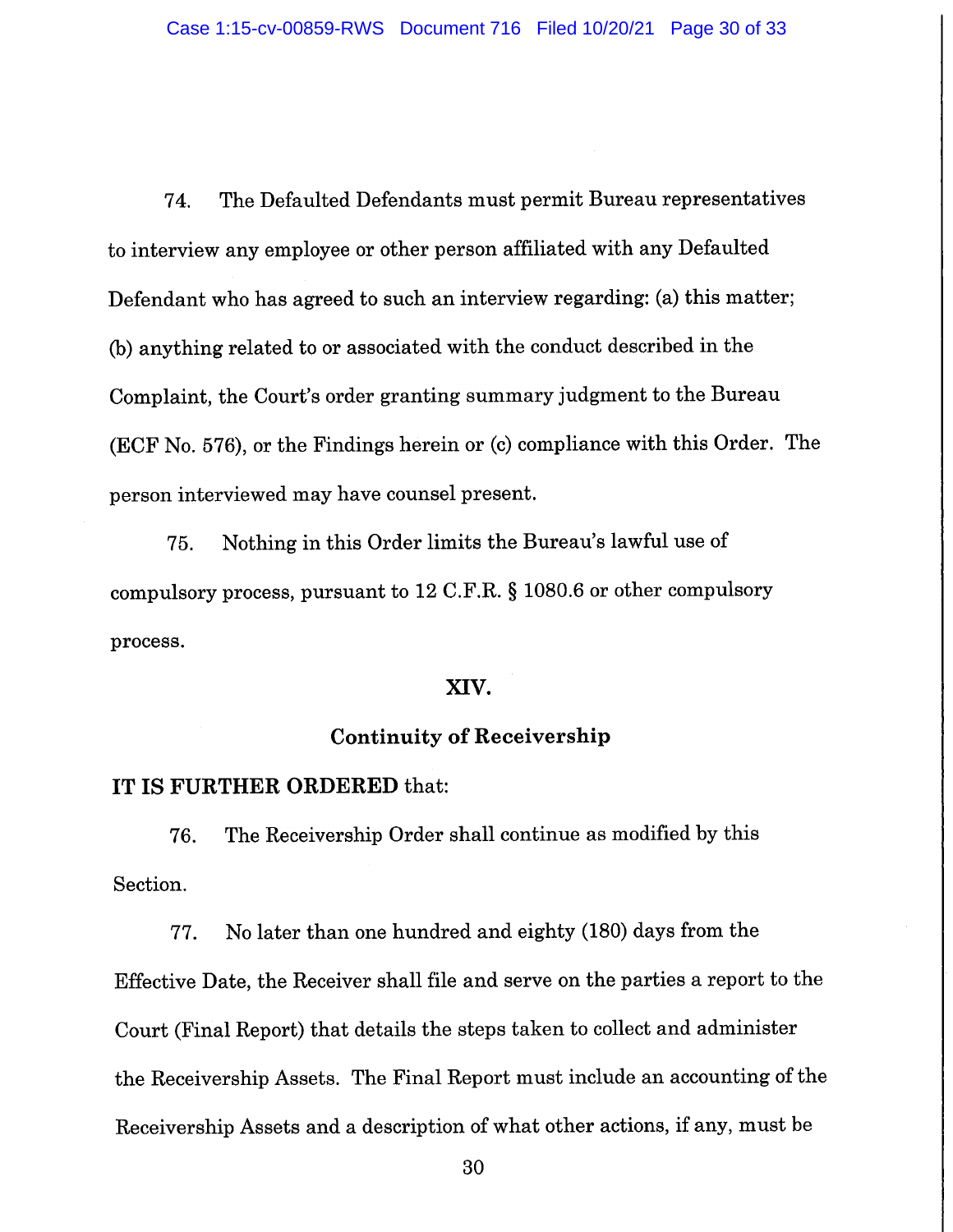taken to wind down the Receivership Estate (as defined in the Receivership Order) and to dissolve the Receivership Entities under their respective state laws of incorporation. At the time of filing the Final Report, the Receiver shall also file an application for final payment of compensation and expenses associated with his performance of its duties as Receiver. The Court will review the final payment application and any objections thereto and, absent a valid objection, will issue an order directing that the Receiver:

- Pay from the Receivership Estate the reasonable costs and a. expenses of administering the Receivership Estate, including compensation of the Receiver and the Receiver's personnel and the actual out-of-pocket costs incurred by the Receiver in carrying out his duties; and
- After making the payments referenced in Paragraph 77(a),  $\mathbf{b}$ . pay all funds remaining in the Receivership Estate to the Bureau within ten (10) days by wire transfer to the Bureau or to the Bureau's agent, and according to the Bureau's wiring instructions, for the purpose of paying the monetary judgment and penalties set forth in this Order.

If the Receiver believes that the Receivership Estate cannot be 78. liquidated or that adequate consumer transaction information for purposes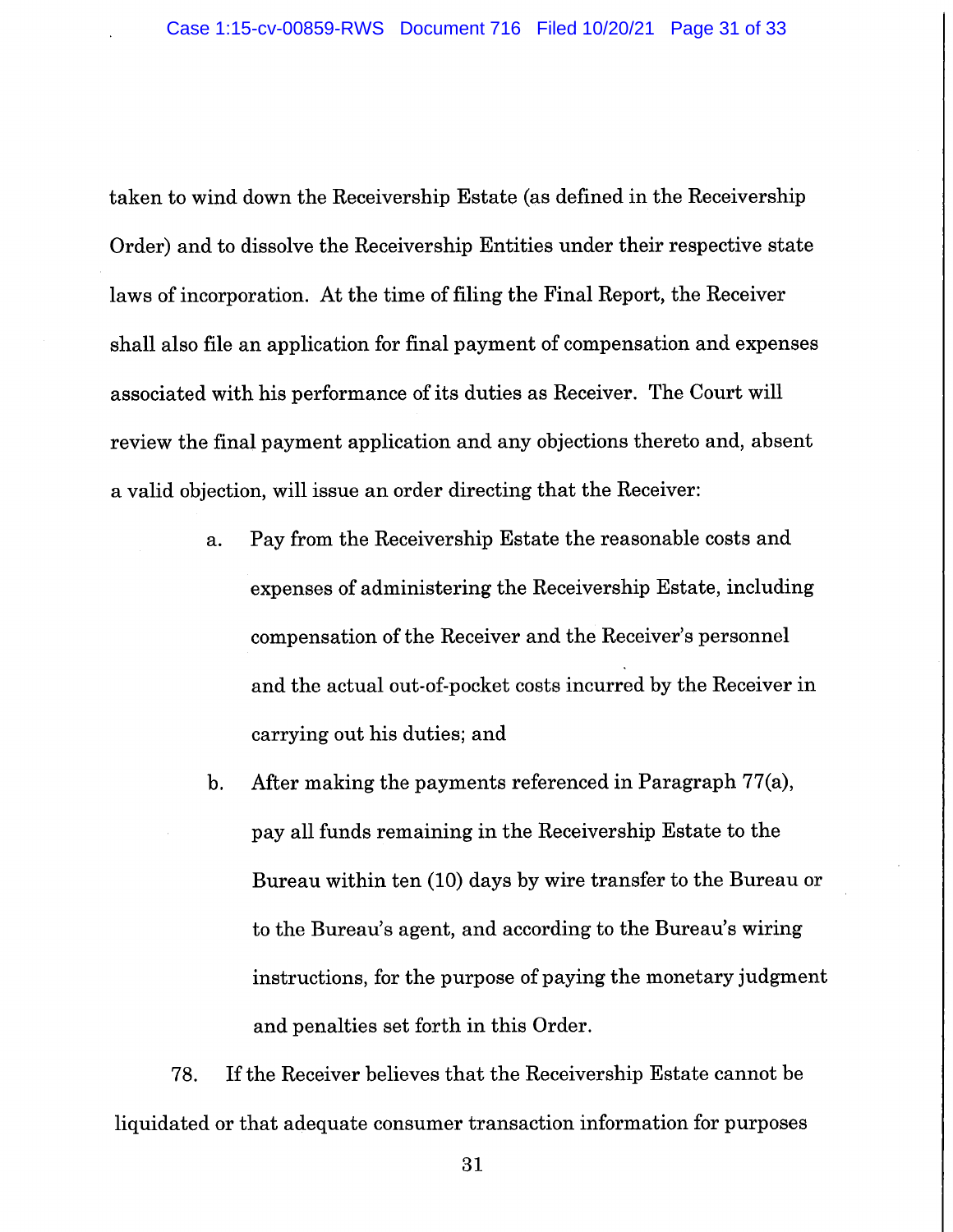of redress cannot be obtained within one hundred and eighty (180) days of the Effective Date, or if the Receiver believes that additional actions need to be taken more than one hundred and eighty (180) days after the Effective Date, the Receiver will move the Court for an appropriate extension of the Receivership and the deadline to file the Final Report.

79. Until the date the Court issues an order based on the Receiver's Final Report, if there is any final judgment, consent order, or settlement in a Related Consumer Action, the Receiver must notify the Enforcement Director of the final judgment, consent order, or settlement in writing. That notification must indicate the amount of redress, if any, that any Receivership Entity paid or is required to pay to consumers and describe the consumers or classes of consumers to whom that redress has been or will be paid.

80. Upon the transfer of funds to the Bureau pursuant to this Section, the Receivership will be terminated.

#### XIV.

#### **Entry of Judgment**

#### IT IS FURTHER ORDERED that:

81. There being no just reason for delay of entry of this judgment, under Federal Rule of Civil Procedure 54(b), the Clerk will immediately